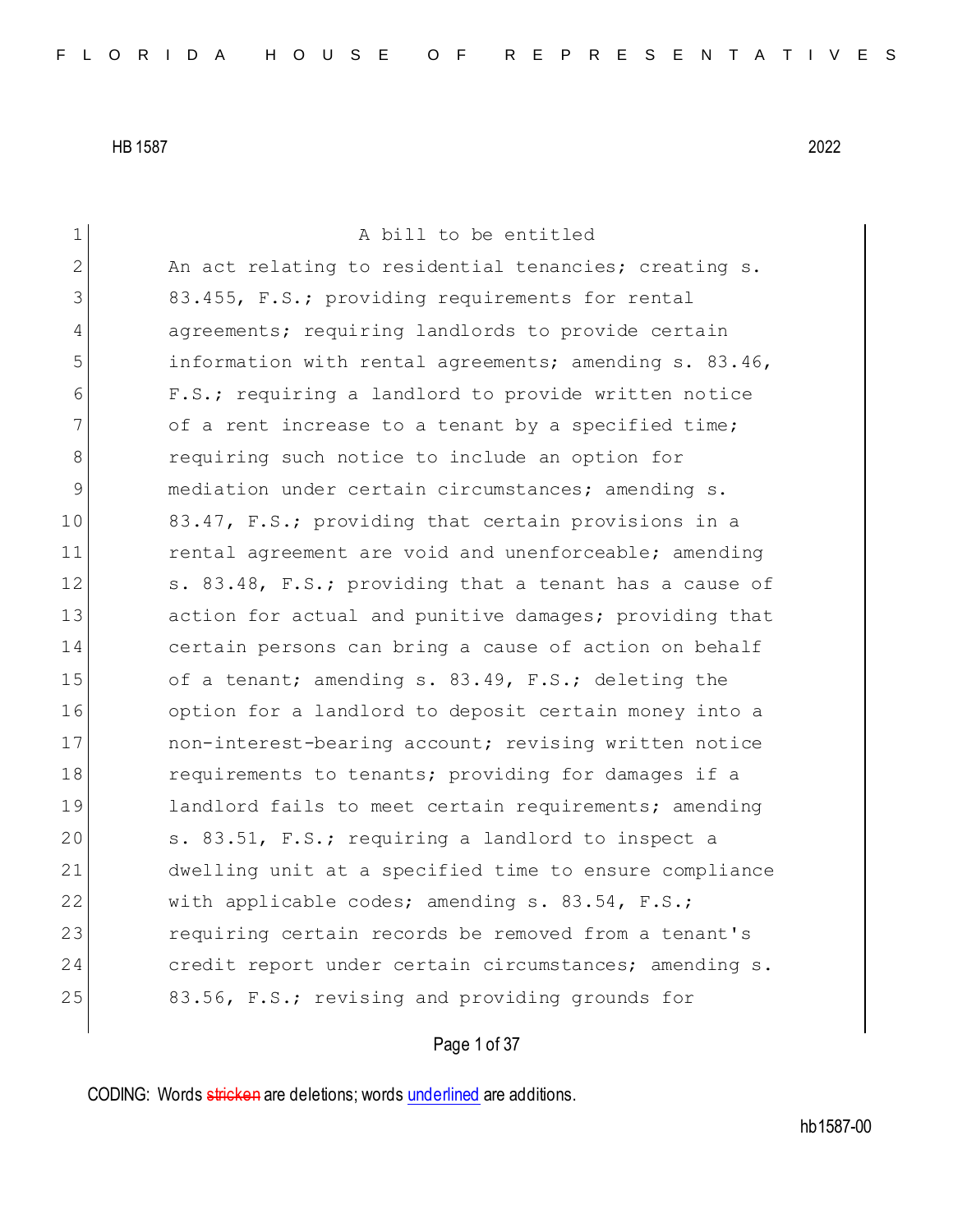26 termination of a rental agreement; adjusting the 27 **humber of days a tenant has to vacate the premises** 28 after a certain notice is delivered; providing that a 29 landlord may terminate a rental agreement if the 30 tenant fails to pay rent for a specified number of 31 days; amending s. 83.60, F.S.; deleting a requirement 32 that certain money be paid into the registry of the 33 **court;** amending s. 83.67, F.S.; prohibiting a landlord 34 from engaging in certain conduct; providing 35 definitions; conforming a cross-reference to changes 36 made by the act; creating s. 83.675, F.S.; providing 37 definitions; requiring a landlord to give tenants a 38 specified amount of time to purchase a dwelling unit 39 or premises under certain circumstances; providing 40 requirements for an offer of sale; authorizing a 41 tenant to challenge an offer of sale; creating s. 42 83.676, F.S.; providing definitions; prohibiting a 43 landlord from evicting a tenant or terminating a 44 rental agreement because the tenant or the tenant's 45 minor child is a victim of actual or threatened 46 domestic violence, dating violence, sexual violence, 47 or stalking; specifying that a rental agreement may 48 not contain certain provisions; authorizing a victim 49 of such actual or threatened violence or stalking to 50 terminate a rental agreement under certain

# Page 2 of 37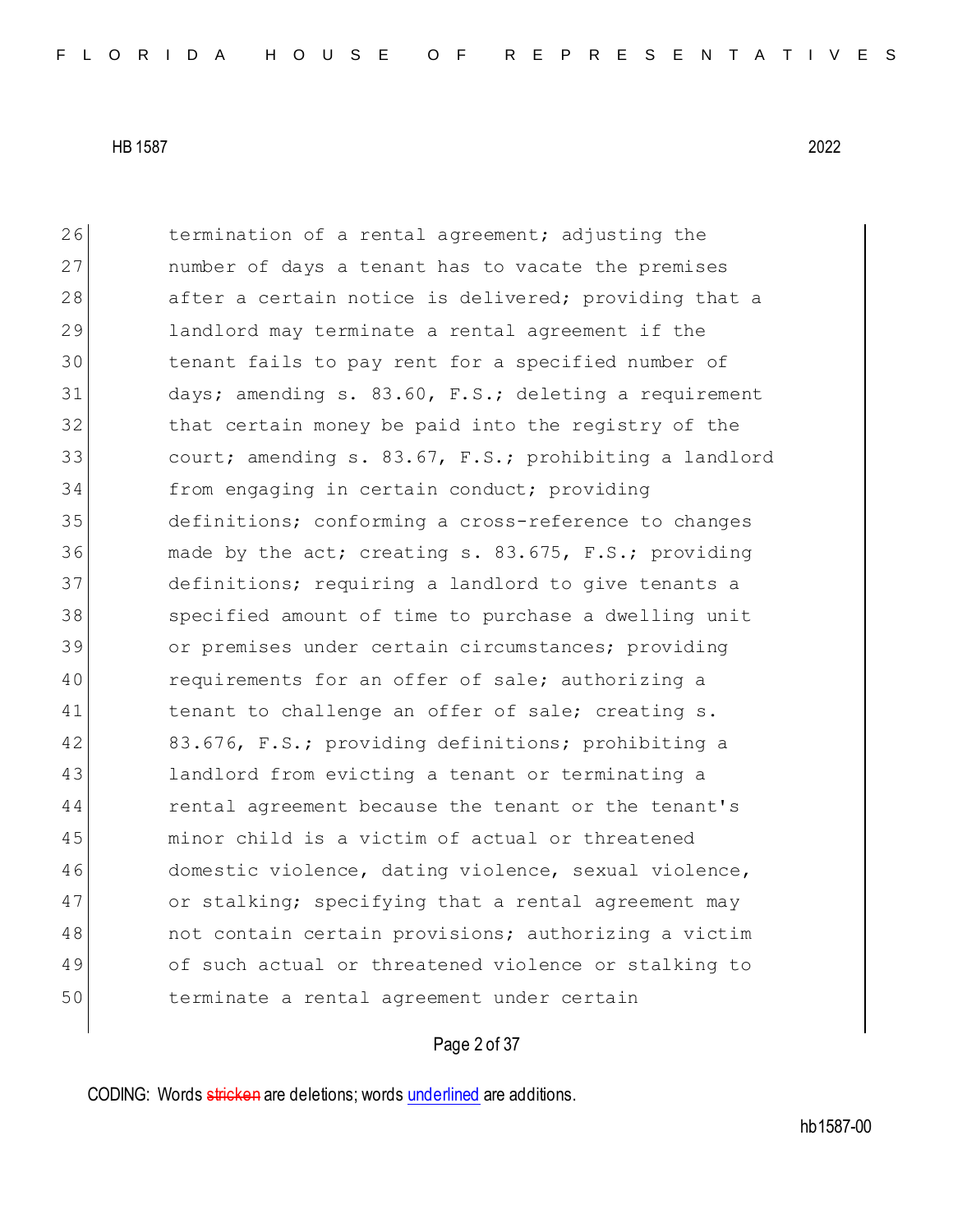51 circumstances; requiring certain documentation and 52 written notice to landlord; providing for liability 53 for rent for both the tenant and the perpetrator, if 54 applicable; specifying that a tenant does not forfeit 55 certain money paid to the landlord for terminating the 56 **rental agreement under certain circumstances;** 57 requiring a landlord to change the locks of the 58 dwelling unit within a specified period under certain 59 circumstances; authorizing the tenant to change the 60 locks of the dwelling unit under certain 61 circumstances; prohibiting certain actions by a 62 landlord under certain circumstances; amending s. 63 83.681, F.S.; conforming provisions to changes made by 64 the act; creating s. 83.684, F.S.; tolling specified 65 time periods for certain evictions; requiring a court 66 to stay certain eviction proceedings; providing a 67 definition; prohibiting a landlord from evicting a 68 tenant or removing personal property under certain 69 circumstances; providing an effective date. 70 71 Be It Enacted by the Legislature of the State of Florida: 72 73 Section 1. Section 83.455, Florida Statutes, is created to 74 read: 75 83.455 Rental agreements.

Page 3 of 37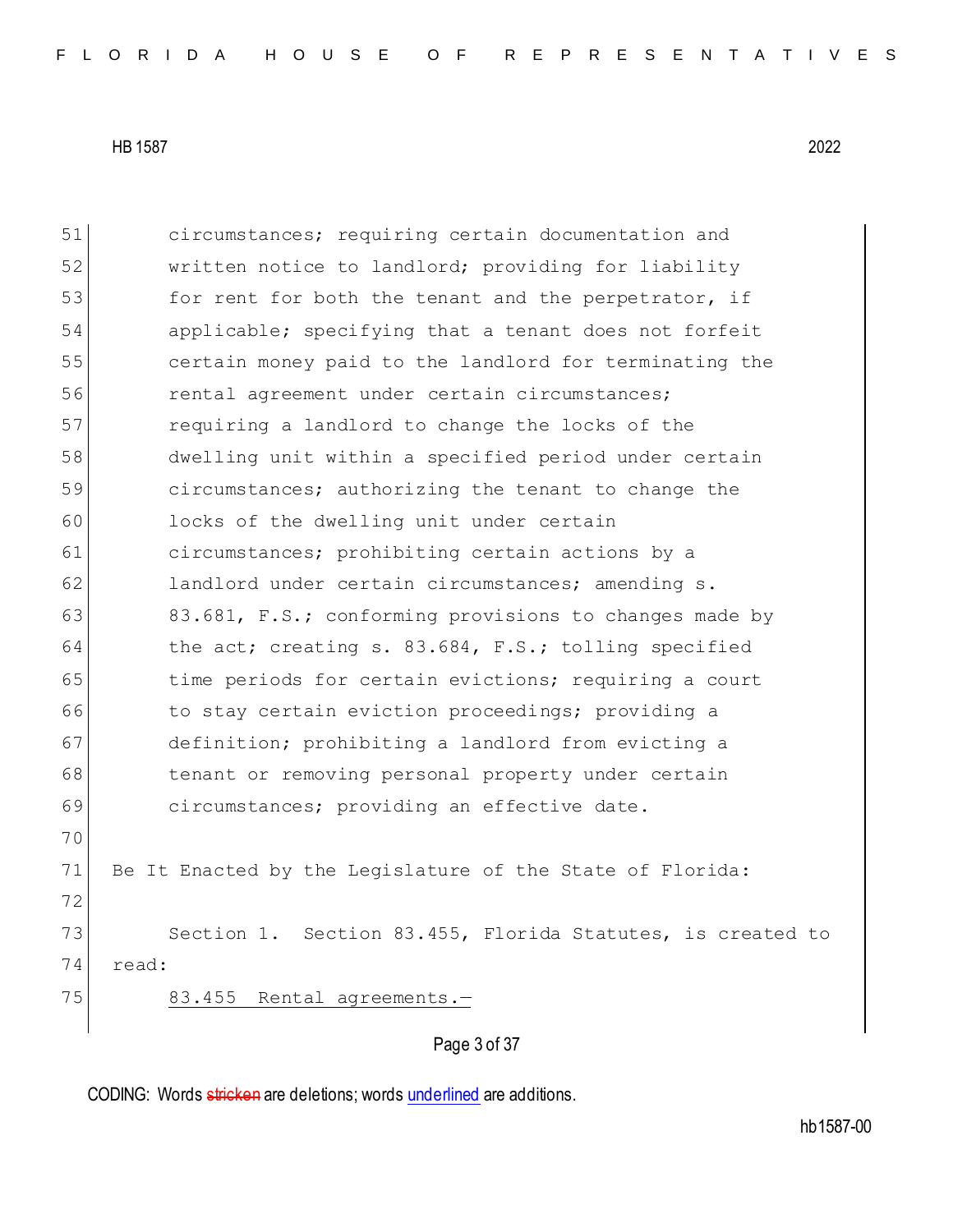| 76  | (1) Within 3 days after entering into, extending, or             |
|-----|------------------------------------------------------------------|
| 77  | renewing a rental agreement, a tenant must be provided a copy of |
| 78  | the rental agreement. The rental agreement must be written in    |
| 79  | plain language and, at the tenant's request, translated into the |
| 80  | preferred language of the tenant.                                |
| 81  | (2) Notwithstanding any other provision of law, all rental       |
| 82  | agreements entered into, extended, or renewed on or after July   |
| 83  | 1, 2022, must include the following provisions:                  |
| 84  | (a) Before a private sale or transfer of title of the            |
| 85  | dwelling unit or the premises on which the dwelling unit is      |
| 86  | located, a landlord must provide the tenant with the right of    |
| 87  | first refusal to purchase the dwelling unit or premises as       |
| 88  | provided under s. 83.675.                                        |
| 89  | (b) If a landlord chooses not to extend or renew a rental        |
| 90  | agreement, he or she must provide the tenant a written           |
| 91  | explanation for such decision.                                   |
| 92  | (c) If a tenant has occupied the dwelling unit or premises       |
| 93  | for longer than 6 months, the landlord may not terminate the     |
| 94  | rental agreement without just cause.                             |
| 95  | (d) A state of emergency declared by the President of the        |
| 96  | United States, the Governor, or a local authority tolls any      |
| 97  | statutory time periods relating to the eviction of a residential |
| 98  | tenant under part II of chapter 83, who lives within the         |
| 99  | geographic boundaries of the state of emergency, during the      |
| 100 | emergency declaration period. For purposes of this paragraph,    |
|     | Page 4 of 37                                                     |
|     |                                                                  |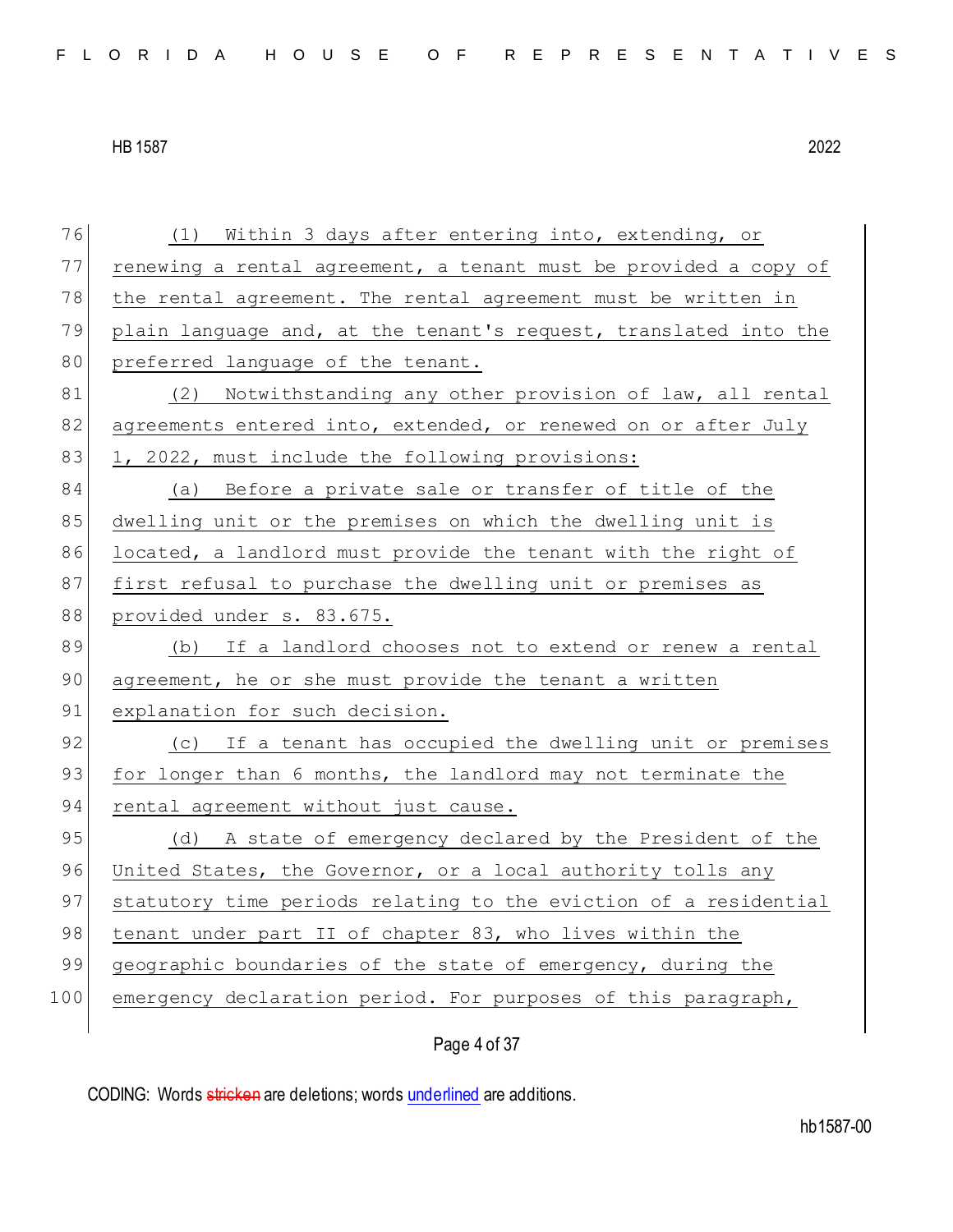101 the term "emergency declaration period" includes the period of 102 time stated in the declaration of the state of emergency, and 103 any extensions thereof, and up to 15 days after the expiration 104 of such period of time. 105 (e) During a state of emergency declared by the President 106 of the United States, the Governor, or a local authority, a 107 tenant may install wind resistance improvements under s. 163.08, 108 to the dwelling unit. 109 Section 2. Subsection (4) is added to section 83.46, 110 Florida Statutes, to read: 111 83.46 Rent; duration of tenancies.-112 (4) A landlord must provide to a tenant a written notice, 113 by certified mail or hand delivery, of a planned rent increase 114 at least 30 days before the rental agreement renewal period. If 115 the rent increase is more than 5 percent, the landlord must 116 provide notice, by certified mail or hand delivery, at least 3 117 months before the rental agreement renewal period. If the rent 118 increase is more than 5 percent, the notice must also contain a 119 statement that the tenant may elect to participate in nonbinding 120 mediation by providing written notice to the landlord, by 121 certified mail or hand delivery, within 14 days after receipt of 122 the notice of the rent increase. For a tenancy without a 123 specific duration, the landlord must provide written notice, by 124 certified mail or hand delivery, of a planned rent increase 125 within the timeframes provided in s. 83.57.

Page 5 of 37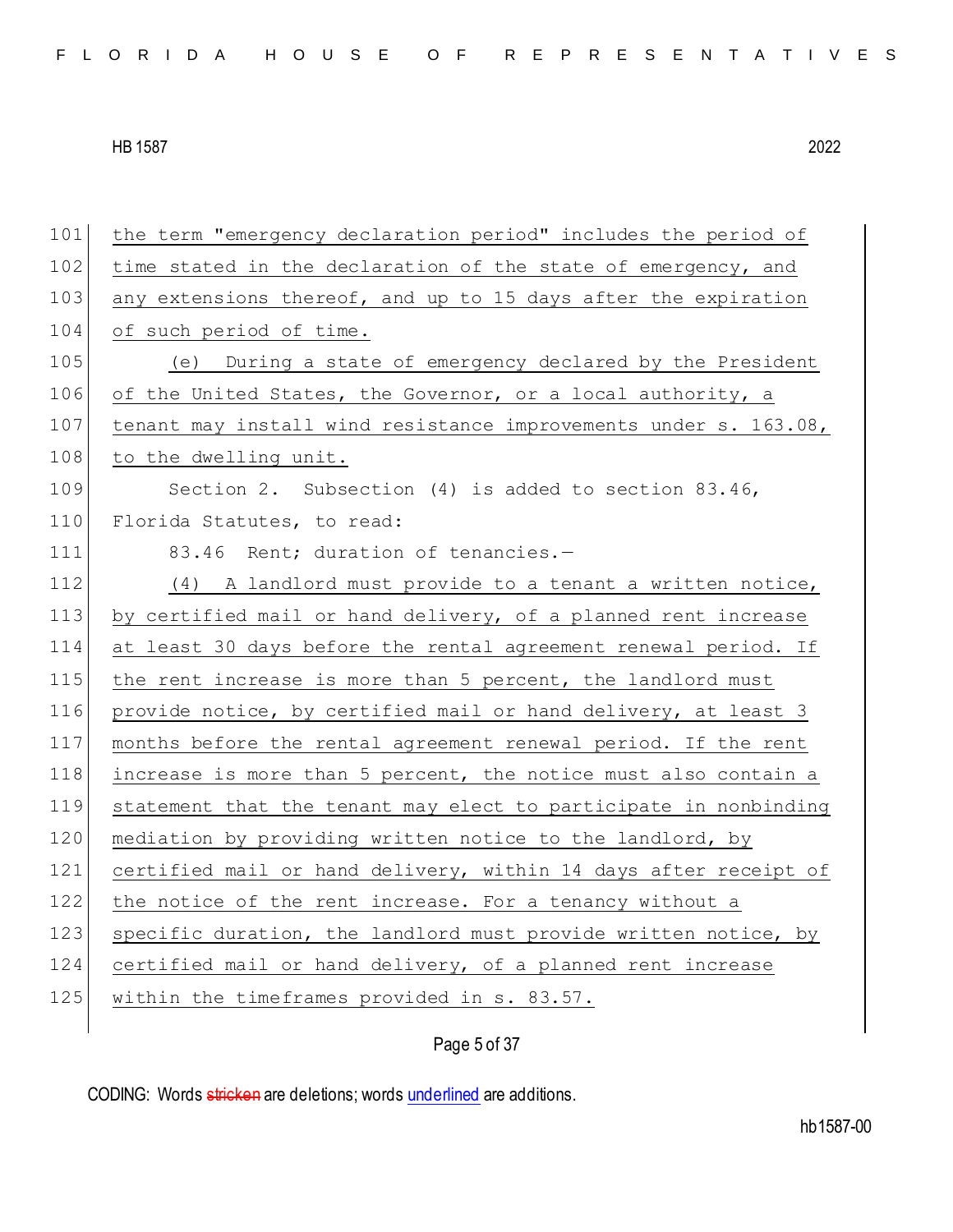| 126 | Section 3. Paragraph (c) is added to subsection (1) of           |
|-----|------------------------------------------------------------------|
| 127 | section 83.47, Florida Statutes, to read:                        |
| 128 | 83.47 Prohibited provisions in rental agreements.-               |
| 129 | (1) A provision in a rental agreement is void and                |
| 130 | unenforceable to the extent that it:                             |
| 131 | (c) Purports that early termination of a rental agreement        |
| 132 | because of an incident involving actual or threatened domestic   |
| 133 | violence, dating violence, sexual violence, or stalking, in      |
| 134 | which the tenant or the tenant's minor child is a victim and not |
| 135 | the perpetrator, is a breach of the rental agreement.            |
| 136 | Section 4. Section 83.48, Florida Statutes, is amended to        |
| 137 | read:                                                            |
| 138 | 83.48 Cause of action; attorney fees.-                           |
| 139 | (1) A tenant specified in this chapter has a cause of            |
| 140 | action in any court of competent jurisdiction to recover actual  |
| 141 | and punitive damages for any violation of this part and for any  |
| 142 | depravation or infringement of the rights of the tenant. A       |
| 143 | tenant's guardian or the personal representative of a tenant's   |
| 144 | estate may bring a cause of action under this part.              |
| 145 | (2) In any civil action brought to enforce the provisions        |
| 146 | of the rental agreement or this part, the party in whose favor a |
| 147 | judgment or decree has been rendered may recover reasonable      |
| 148 | attorney fees and court costs from the nonprevailing party. The  |
| 149 | right to attorney fees in this section may not be waived in a    |
| 150 | lease agreement. However, attorney fees may not be awarded under |
|     |                                                                  |

# Page 6 of 37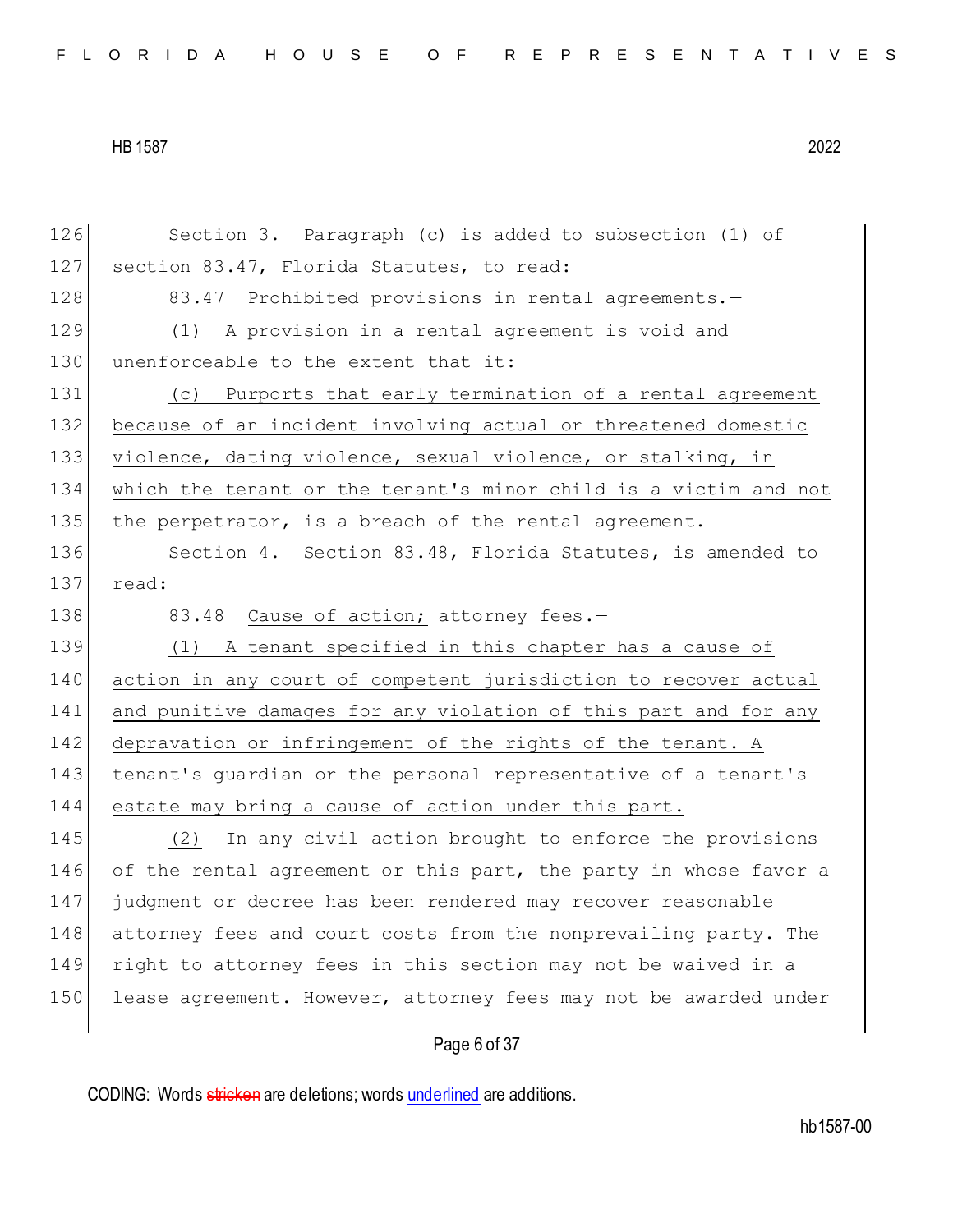151 this section in a claim for personal injury damages based on a 152 breach of duty under s. 83.51.

153 Section 5. Subsections (1) through (3) and (5) through (9) 154 of section 83.49, Florida Statutes, are amended to read:

155 83.49 Deposit money or advance rent; duty of landlord and  $156$  tenant.-

157 (1) Whenever money is deposited or advanced by a tenant on 158 a rental agreement as security for performance of the rental 159 agreement or as advance rent for other than the next immediate 160 rental period, the landlord or the landlord's agent shall 161 either:

 $162$  (a) Hold the total amount of such money in a separate non-163 interest-bearing account in a Florida banking institution for 164 the benefit of the tenant or tenants. The landlord shall not 165 commingle such moneys with any other funds of the landlord or 166 hypothecate, pledge, or in any other way make use of such moneys 167 until such moneys are actually due the landlord;

 $168$  (a)  $\leftrightarrow$  Hold the total amount of such money in a separate 169 interest-bearing account in a Florida banking institution for 170 the benefit of the tenant or tenants, in which case the tenant 171 shall receive and collect interest in an amount of at least 75 172 percent of the annualized average interest rate payable on such 173 account or interest at the rate of 5 percent at the end of the 174 calendar per year, simple interest, whichever the landlord 175 elects. The landlord may shall not commingle such moneys with

Page 7 of 37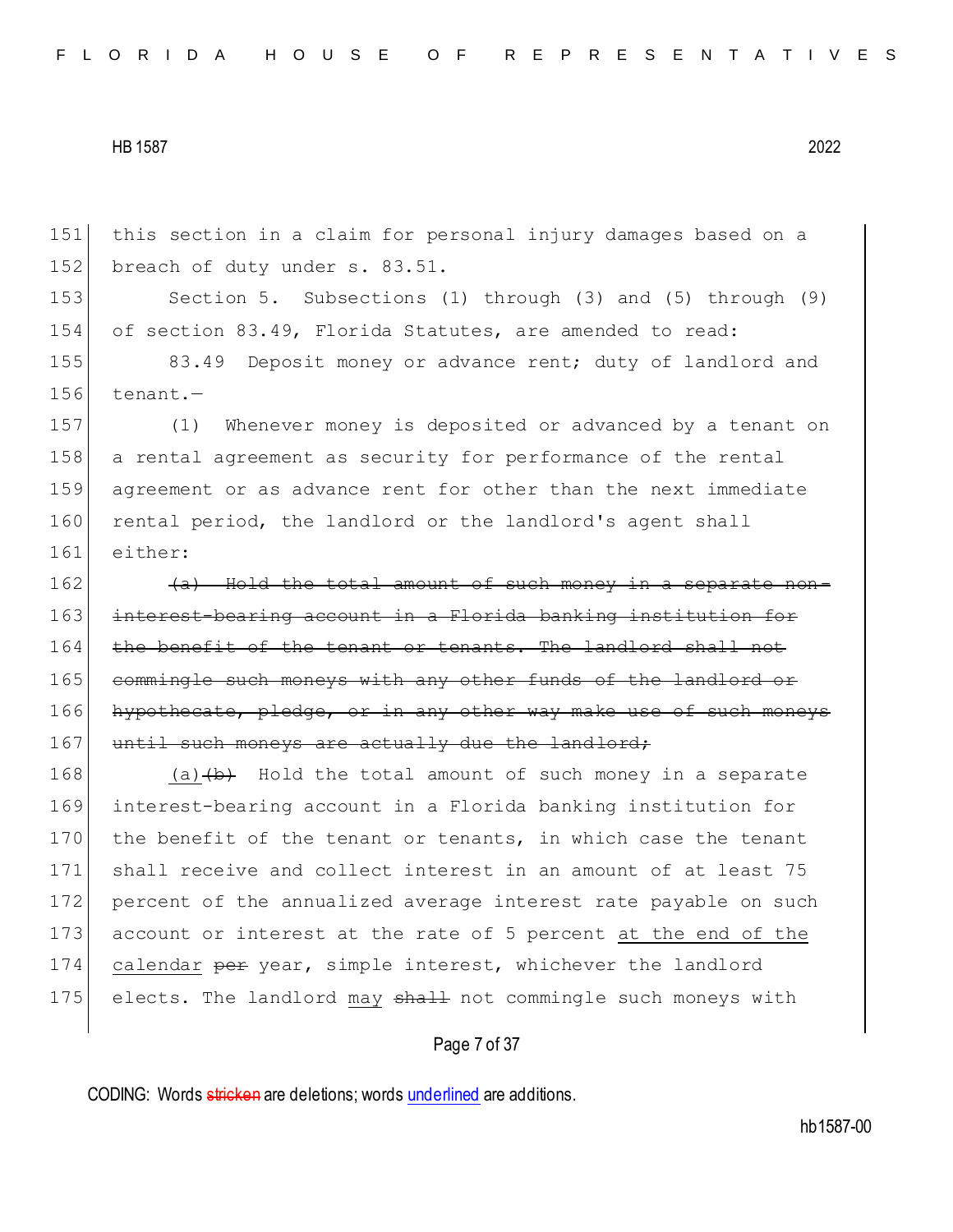176 any other funds of the landlord or hypothecate, pledge, or in 177 any other way make use of such moneys until such moneys are 178 actually due the landlord; or

179 (b) $\leftarrow$  Post a surety bond, executed by the landlord as 180 | principal and a surety company authorized and licensed to do 181 business in the state as surety, with the clerk of the circuit 182 court in the county in which the dwelling unit is located in the 183 total amount of the security deposits and advance rent he or she 184 holds on behalf of the tenant tenants or \$50,000, whichever is 185 less. The bond is  $shall$  be conditioned upon the faithful 186 compliance of the landlord with the provisions of this section 187 and runs shall run to the Governor for the benefit of any tenant 188 injured by the landlord's violation of the provisions of this 189 section. In addition to posting the surety bond, the landlord 190 shall pay to the tenant interest at the rate of 5 percent per 191 year, simple interest. A landlord, or the landlord's agent, 192 engaged in the renting of dwelling units in five or more 193 counties, who holds deposit moneys or advance rent and who is 194 otherwise subject to the provisions of this section, may, in 195 lieu of posting a surety bond in each county, elect to post a 196 surety bond in the form and manner provided in this paragraph 197 with the office of the Secretary of State. The bond shall be in 198 the total amount of the security deposit or advance rent held on 199 behalf of the tenant tenants or in the amount of \$250,000,  $200$  whichever is less. The bond is  $\frac{1}{2}$  be conditioned upon the

## Page 8 of 37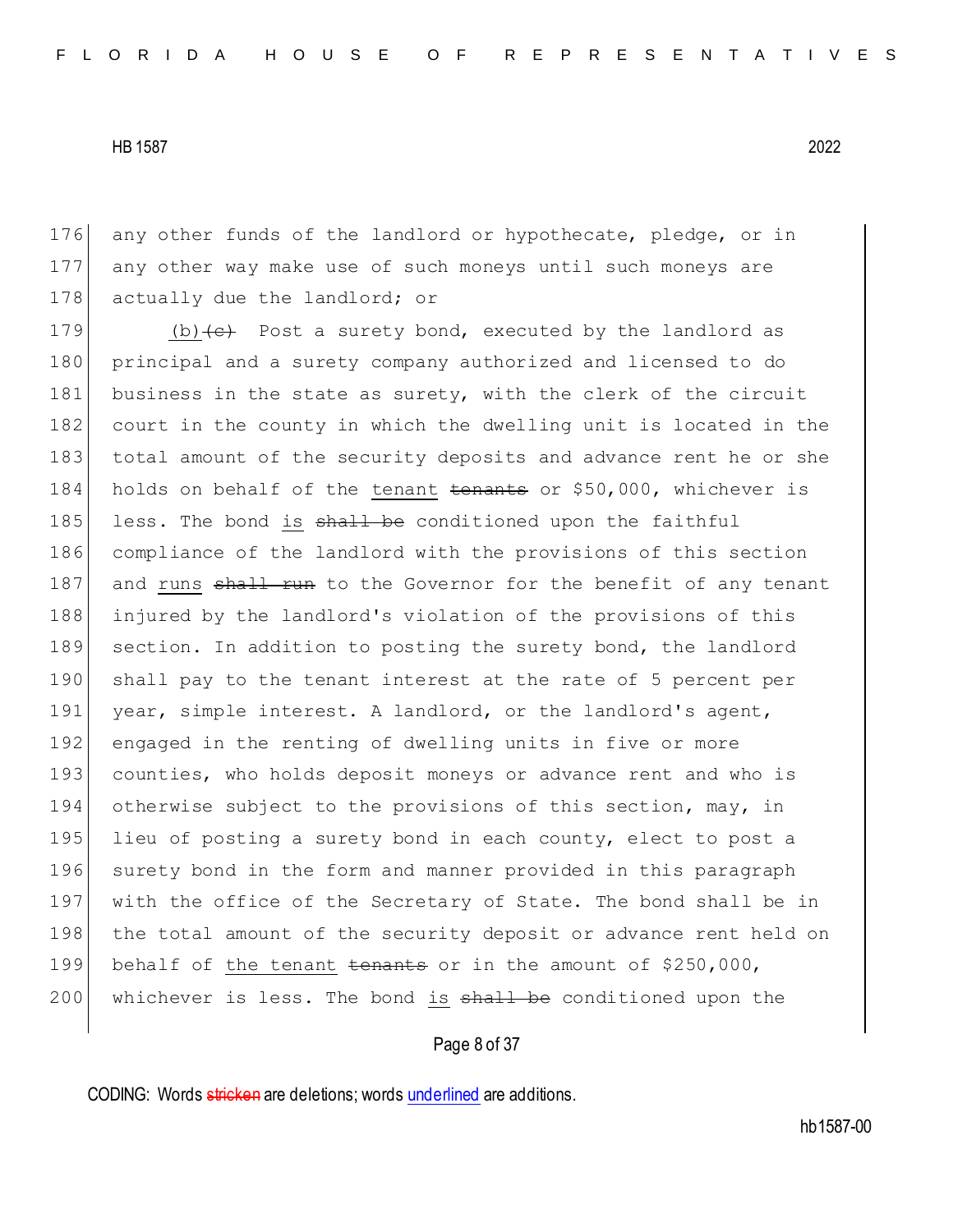201 faithful compliance of the landlord with the provisions of this 202 section and runs shall run to the Governor for the benefit of 203 any tenant injured by the landlord's violation of this section. 204 In addition to posting a surety bond, the landlord shall pay to 205 the tenant interest on the security deposit or advance rent held 206 on behalf of that tenant at the rate of 5 percent per year, 207 simple interest.

 (2) The landlord shall, in the rental  $\frac{1}{2}$  ease agreement or within 30 days after receipt of advance rent or a security deposit, give written notice to the tenant which includes disclosure of the advance rent or security deposit. Subsequent to providing such written notice, if the landlord changes the manner or location in which he or she is holding the advance 214 rent or security deposit, he or she must notify the tenant 215 within 30 days after the change as provided in paragraphs (a)  $-$  (d). The landlord is not required to give new or additional notice solely because the depository has merged with another 218 financial institution, changed its name, or transferred ownership to a different financial institution. This subsection 220 does not apply to any landlord who rents fewer than five individual dwelling units. Failure to give this notice is not a defense to the payment of rent when due. The written notice 223 must:

- 
- 224 (a) Be given in person or by mail to the tenant. 225 (b) State the name and address of the depository where the

## Page 9 of 37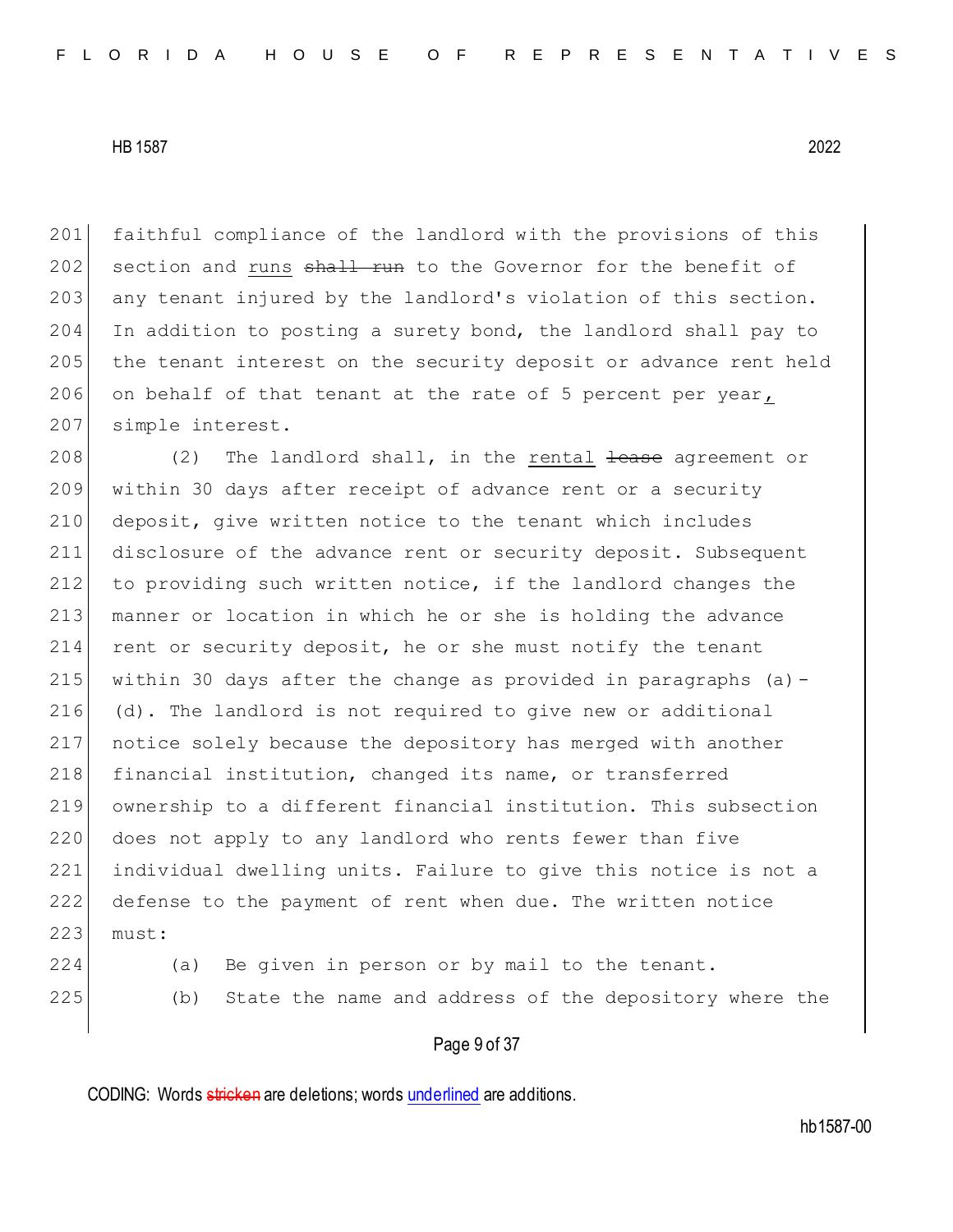advance rent or security deposit is being held or state that the 227 landlord has posted a surety bond as provided by law.

228  $\vert$  (c) State that whether the tenant is entitled to interest on the advance rent or security deposit and the amount of the interest.

231 (d) Contain the following disclosure: YOUR LEASE REQUIRES PAYMENT OF CERTAIN DEPOSITS. THE LANDLORD MAY TRANSFER ADVANCE RENTS TO THE LANDLORD'S ACCOUNT AS THEY ARE DUE AND WITHOUT NOTICE. WHEN YOU MOVE OUT, YOU MUST GIVE THE LANDLORD YOUR NEW ADDRESS SO THAT THE LANDLORD CAN SEND YOU NOTICES REGARDING YOUR DEPOSIT. THE LANDLORD MUST MAIL YOU NOTICE, WITHIN 30 DAYS AFTER YOU MOVE OUT, OF THE LANDLORD'S INTENT TO IMPOSE A CLAIM AGAINST THE DEPOSIT. IF YOU DO NOT REPLY TO THE LANDLORD STATING YOUR OBJECTION TO THE CLAIM WITHIN 15 DAYS AFTER RECEIPT OF THE LANDLORD'S NOTICE, THE LANDLORD WILL COLLECT THE CLAIM AND MUST MAIL YOU THE REMAINING DEPOSIT 242 AND INTEREST, IF ANY.

 IF THE LANDLORD FAILS TO TIMELY MAIL YOU NOTICE, THE LANDLORD MUST RETURN THE DEPOSIT BUT MAY LATER FILE A LAWSUIT AGAINST YOU FOR DAMAGES. IF YOU FAIL TO TIMELY OBJECT TO A CLAIM, THE LANDLORD MAY COLLECT FROM THE DEPOSIT, BUT YOU MAY LATER FILE A 247 LAWSUIT CLAIMING A REFUND.

 YOU SHOULD ATTEMPT TO INFORMALLY RESOLVE ANY DISPUTE BEFORE FILING A LAWSUIT. GENERALLY, THE PARTY IN WHOSE FAVOR A JUDGMENT IS RENDERED WILL BE AWARDED COSTS AND ATTORNEY FEES PAYABLE BY

## Page 10 of 37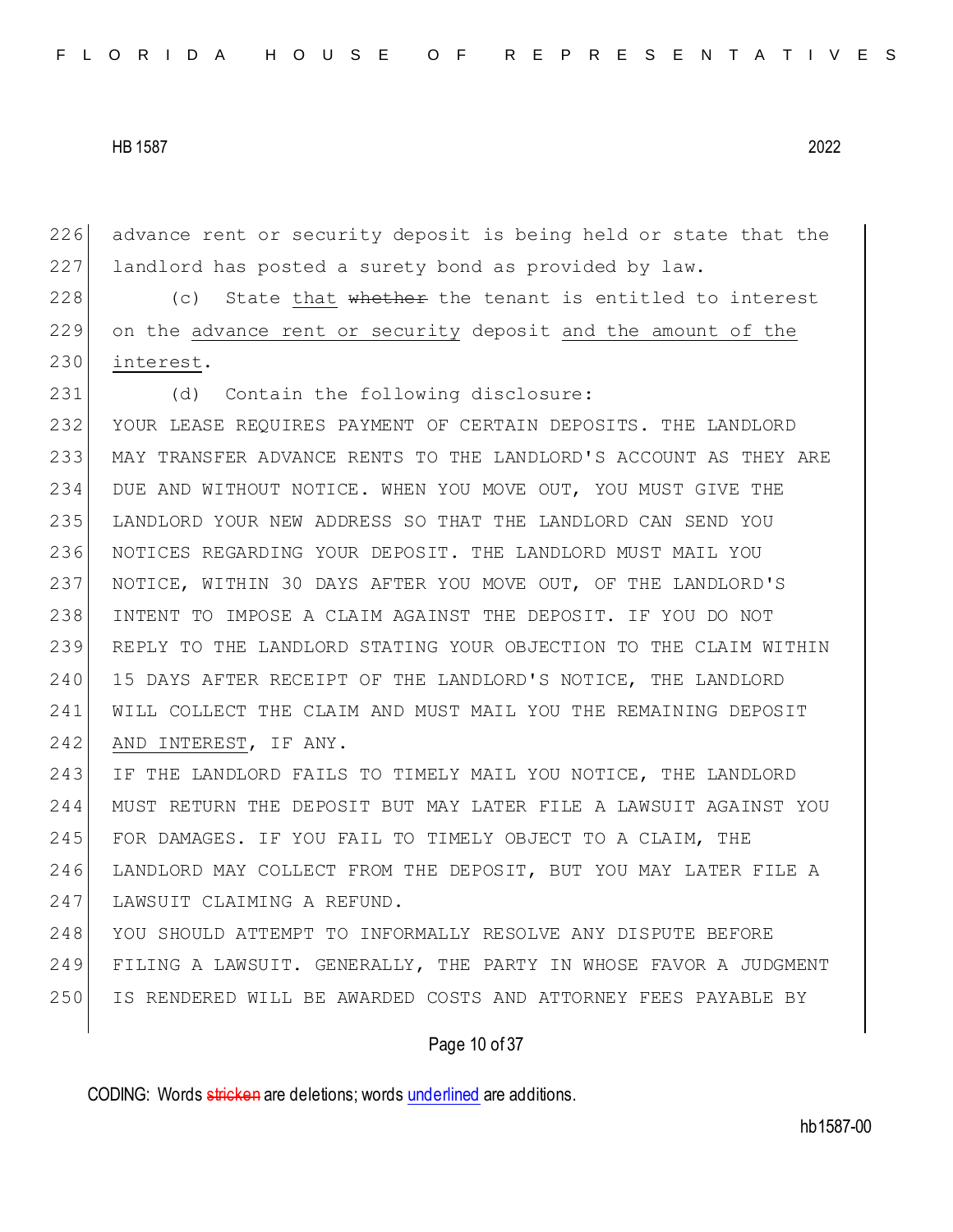251 THE LOSING PARTY.

252 THIS DISCLOSURE IS BASIC. PLEASE REFER TO PART II OF CHAPTER 83, 253 FLORIDA STATUTES, TO DETERMINE YOUR LEGAL RIGHTS AND 254 OBLIGATIONS.

 (3) The landlord or the landlord's agent may disburse advance rents from the deposit account to the landlord's benefit when the advance rental period commences and without notice to 258 the tenant. For all other deposits:

259 (a) Upon the vacating of the premises for termination of  $260$  the rental agreement <del>lease, if the landlord does not intend to</del>  $261$  impose a claim on the security deposit, the landlord shall have 262 15 days to return the security deposit together with interest 263 within 15 days after the tenant vacates the premises.  $\pm$ 264 otherwise required, or The landlord has shall have 30 days after 265 the tenant vacates the premises to give the tenant written 266 notice by certified mail to the tenant's last known mailing 267 address of his or her intention to impose a claim on the deposit 268 and the reason for imposing the claim. The notice shall contain 269 a statement in substantially the following form:

270 This is a notice of my intention to impose a claim for 271 damages in the amount of .... upon your security deposit, due to 272  $\ldots$  It is sent to you as required by s. 83.49(3), Florida 273 Statutes. You are hereby notified that you must object in 274 writing to this deduction from your security deposit within 15 275 days from the time you receive this notice or I will be

Page 11 of 37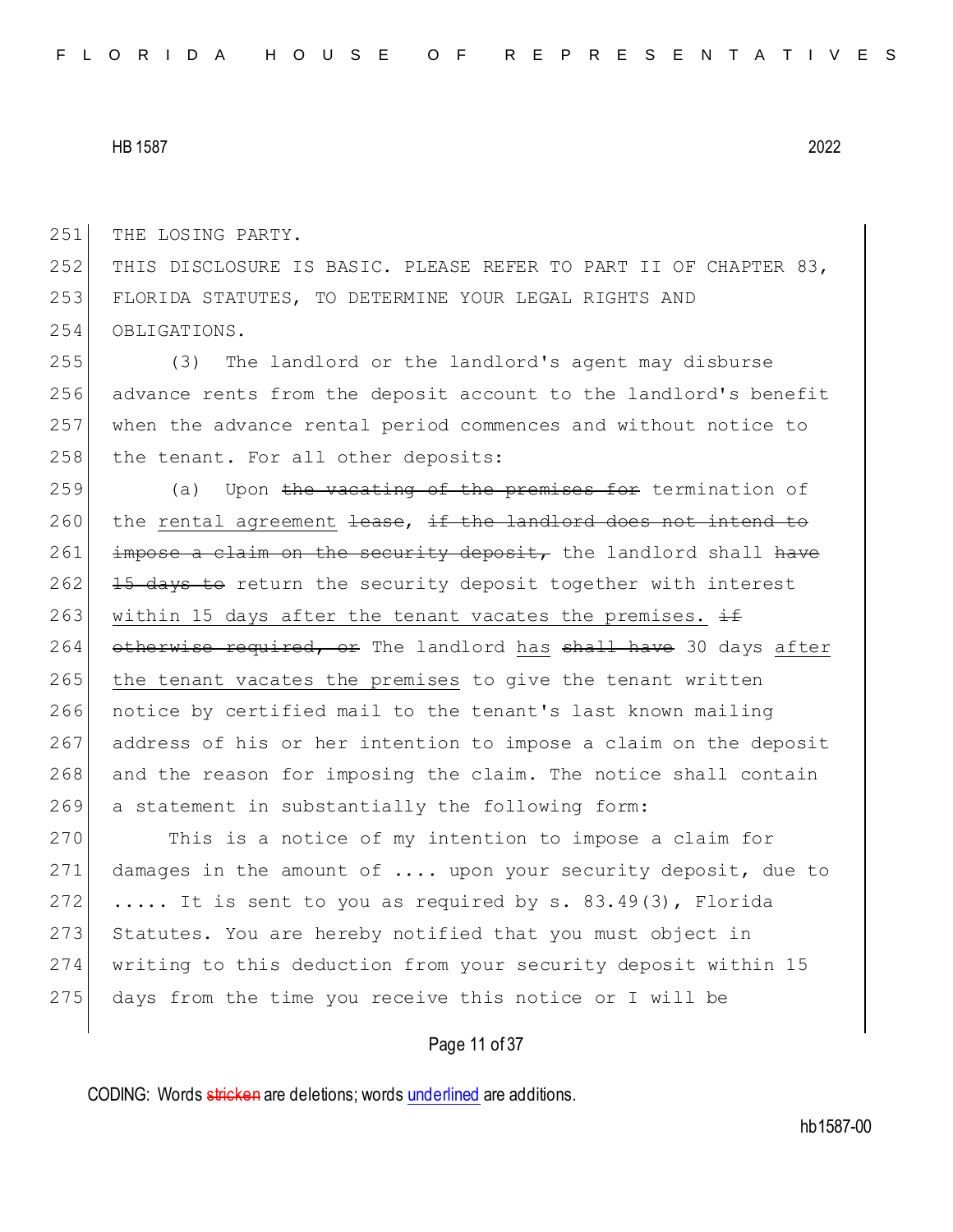276 authorized to deduct my claim from your security deposit. Your 277 objection must be sent to  $\ldots$  (landlord's address).... 278 If the landlord fails to give the required notice within the 30-279 day period, he or she forfeits the right to impose a claim upon 280 the security deposit and may not seek a setoff against the 281 deposit but may file an action for damages after return of the 282 deposit.

283 (b) Unless the tenant objects to the imposition of the 284 landlord's claim or the amount thereof within 15 days after 285 receipt of the landlord's notice of intention to impose a claim, 286 the landlord may then deduct the amount of his or her claim and 287 shall remit the balance of the deposit and any interest to the 288 tenant within 30 days after the date of the notice of intention 289 to impose a claim for damages. The failure of the tenant to make 290 a timely objection does not waive any rights of the tenant to 291 seek damages in a separate action.

292 (c) If either party institutes an action in a court of 293 competent jurisdiction to adjudicate the party's right to the 294 security deposit, the prevailing party is entitled to receive 295 his or her court costs plus a reasonable fee for his or her 296 attorney. If a court finds that the landlord failed to meet the 297 requirements of this section, the court shall award the tenant 298 damages equal to three times the amount of the tenant's security 299 deposit. The court shall advance the cause on the calendar. 300 (d) Compliance with this section by an individual or

## Page 12 of 37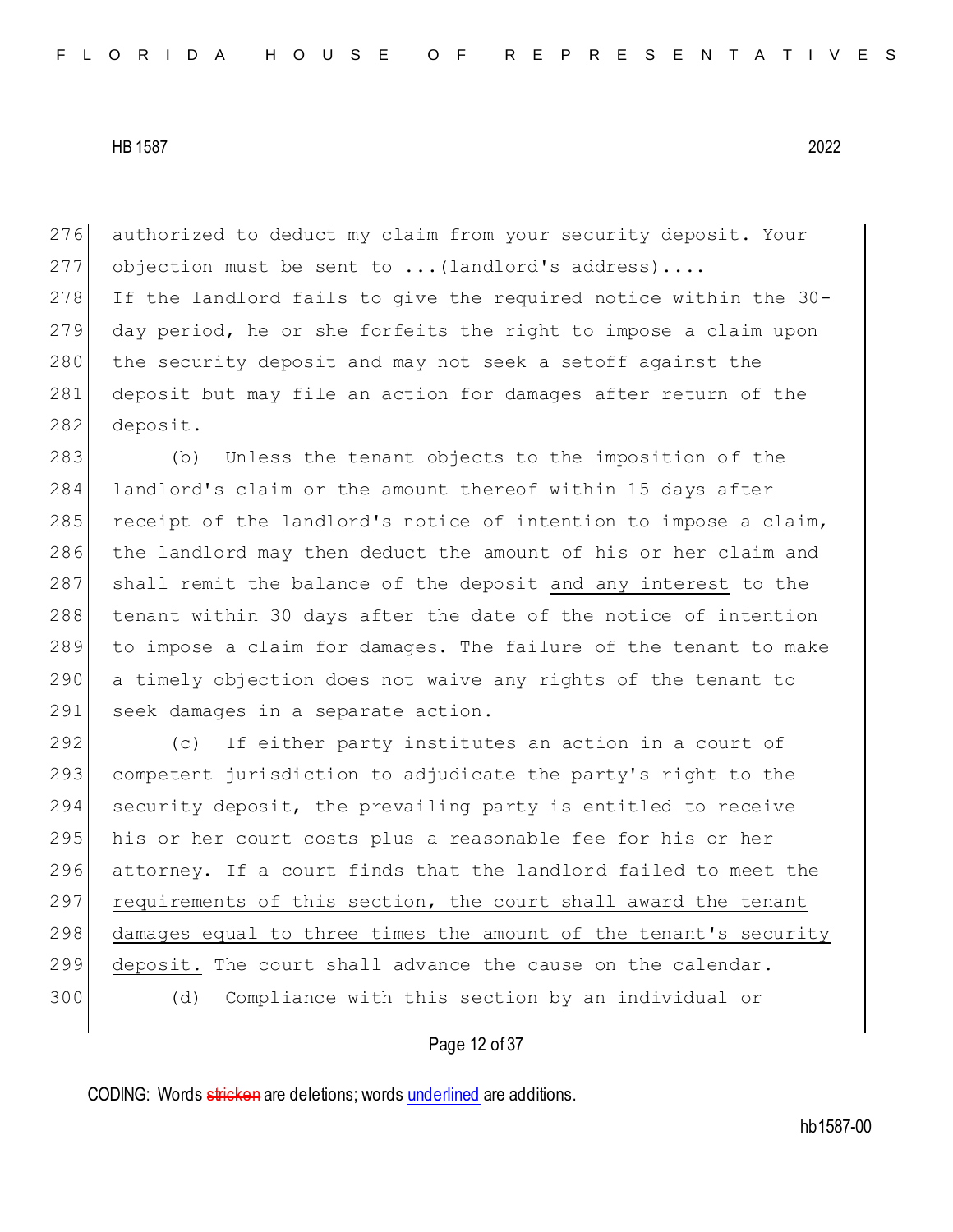business entity authorized to conduct business in this state, including Florida-licensed real estate brokers and sales 303 associates, constitutes compliance with all other relevant Florida Statutes pertaining to security deposits held pursuant to a rental agreement or other landlord-tenant relationship. Enforcement personnel shall look solely to this section to determine compliance. This section prevails over any conflicting provisions in chapter 475 and in other sections of the Florida Statutes, and shall operate to permit licensed real estate brokers to disburse security deposits and deposit money without having to comply with the notice and settlement procedures contained in s. 475.25(1)(d).

 (5) Except when otherwise provided by the terms of a 314 written rental agreement lease, any tenant who vacates or 315 abandons the premises before prior to the expiration of the term 316 specified in the written rental agreement lease, or any tenant who vacates or abandons premises which are the subject of a tenancy from week to week, month to month, quarter to quarter, or year to year, shall give at least 7 days' written notice, which notice shall include the address at which the tenant may be reached, by certified mail or personal delivery to the 322 landlord before prior to vacating or abandoning the premises which notice shall include the address where the tenant may be **reached.** Failure to give such notice relieves shall relieve the landlord of the notice requirement of paragraph (3)(a) but does

# Page 13 of 37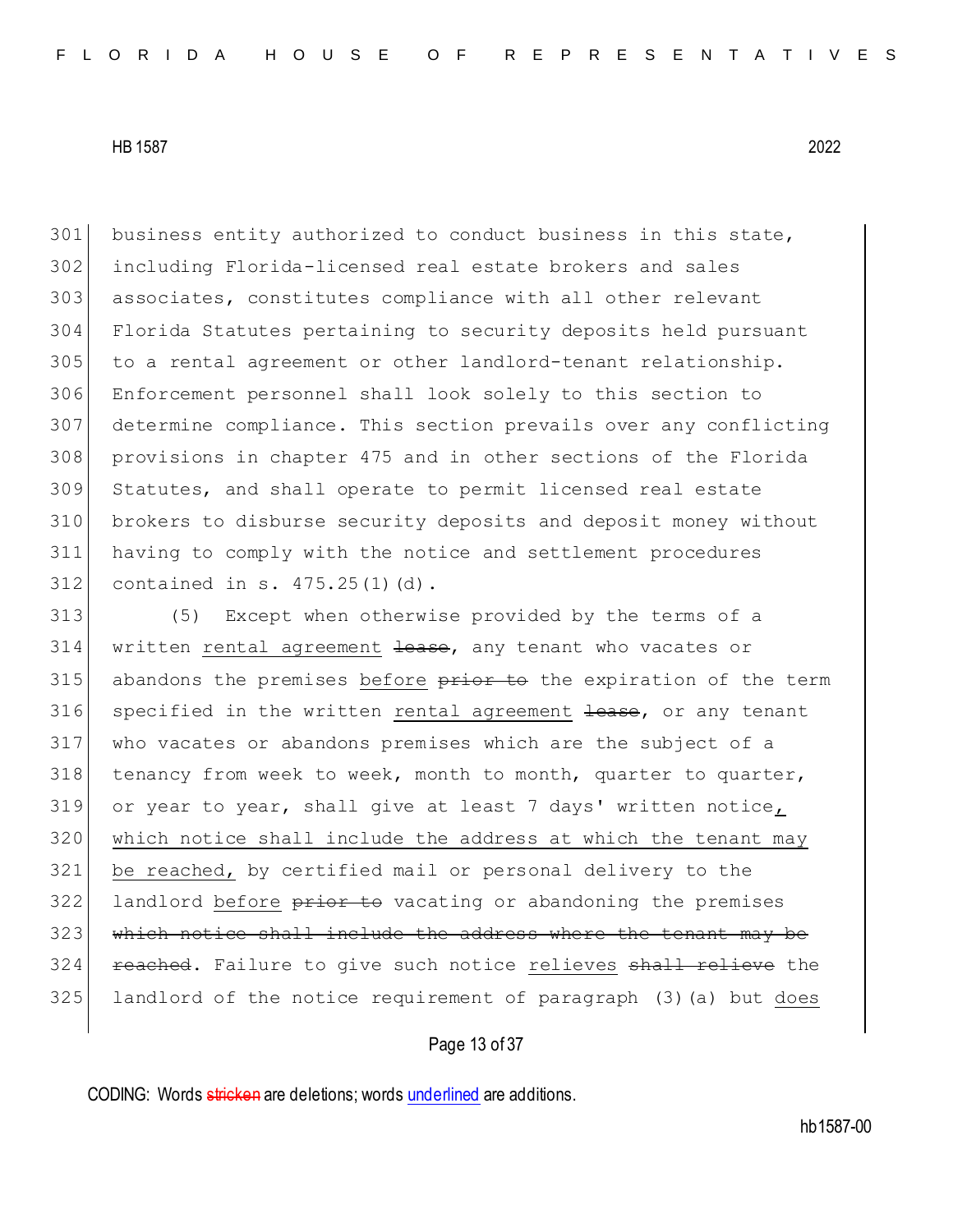326 shall not waive any right the tenant may have to the security 327 deposit or interest or any part of it.

328 (6) For the purposes of this part, a renewal of an 329 existing rental agreement is shall be considered a new rental 330 agreement, and any security deposit carried forward is shall be 331 considered a new security deposit.

 (7) Upon the sale or transfer of title of the rental property from one owner to another, or upon a change in the designated rental agent, any and all security deposits or advance rents being held for the benefit of the tenants shall be transferred to the new owner or agent, together with any earned interest and with an accurate accounting showing the amounts to 338 be credited to each tenant account. Upon the transfer of such funds and records to the new owner or agent, and upon transmittal of a written receipt therefor, the transferor is free from the obligation imposed in subsection (1) to hold such 342 moneys on behalf of the tenant. There is a rebuttable presumption that any new owner or agent received the security deposit or advance rent from the previous owner or agent; 345 however, this presumption is limited to 1 month's rent. This subsection does not excuse the landlord or agent for a violation of other provisions of this section while in possession of such deposits.

349 (8) Any person licensed under the provisions of s. 350 509.241, unless excluded by the provisions of this part, who

## Page 14 of 37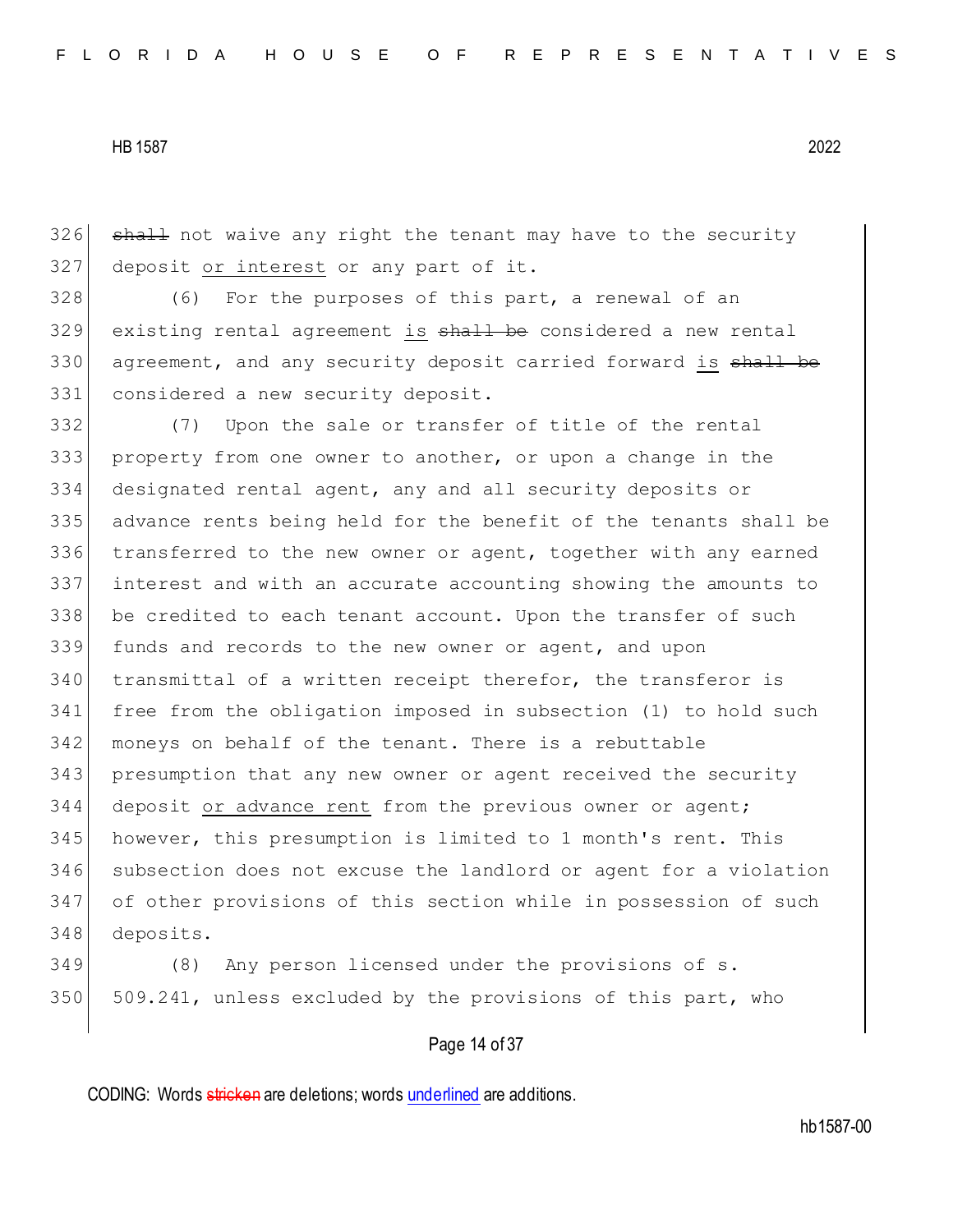351 fails to comply with the provisions of this part is shall be subject to a fine or to the suspension or revocation of his or her license by the Division of Hotels and Restaurants of the Department of Business and Professional Regulation in the manner provided in s. 509.261. (9) In those cases in which interest is required to be 357 paid to the tenant, The landlord shall pay directly to the tenant, or credit against the current month's rent, the interest due to the tenant at least once annually. However, no interest may not be paid to  $shall$  be due a tenant who wrongfully 361 terminates his or her tenancy before prior to the end of the rental term. Section 6. Paragraph (a) of subsection (1) of section 83.51, Florida Statutes, is amended to read: 365 83.51 Landlord's obligation to maintain premises. - (1) The landlord at all times during the tenancy shall: 367 (a) Comply with the requirements of applicable building, housing, and health codes. The landlord, at commencement of the

369 tenancy, must inspect the dwelling unit to ensure compliance

# 370 with all applicable codes; or

371

 The landlord is not required to maintain a mobile home or other structure owned by the tenant. The landlord's obligations under this subsection may be altered or modified in writing with 375 respect to a single-family home or duplex.

# Page 15 of 37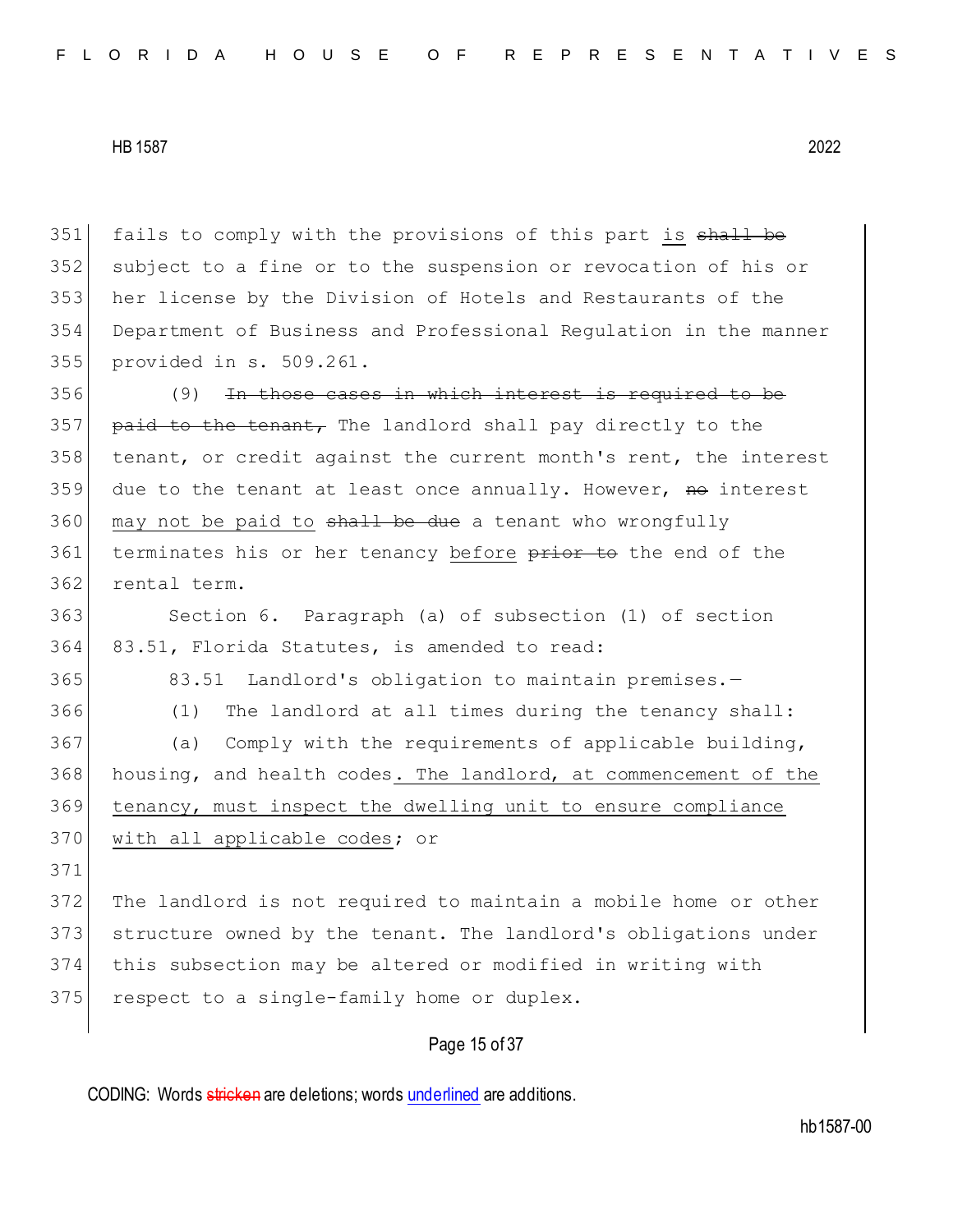| 376 | Section 7. Section 83.54, Florida Statutes, is amended to          |
|-----|--------------------------------------------------------------------|
| 377 | read:                                                              |
| 378 | 83.54 Enforcement of rights and duties; civil action;              |
| 379 | criminal offenses. - Any right or duty declared in this part is    |
| 380 | enforceable by civil action. A right or duty enforced by civil     |
| 381 | action under this section does not preclude prosecution for a      |
| 382 | criminal offense related to the rental agreement or rented         |
| 383 | dwelling unit or premises. In an action brought by a tenant for    |
| 384 | wrongful termination of a rental agreement, if the court finds     |
| 385 | in favor of the tenant, any eviction complaint filed by the        |
| 386 | landlord shall be dismissed and the court shall direct the         |
| 387 | landlord to assist the tenant in having any record of such         |
| 388 | filing removed from the tenant's credit report lease or leased     |
| 389 | property.                                                          |
| 390 | Section 8. Subsections $(2)$ , $(3)$ , and $(4)$ of section 83.56, |
| 391 | Florida Statutes, are amended to read:                             |
| 392 | 83.56 Termination of rental agreement.-                            |
| 393 | (2) (a) A landlord must have good cause to terminate a             |
| 394 | rental agreement. The following reasons constitute good cause      |
| 395 | for termination of a rental agreement:                             |
| 396 | 1. The destruction, damage, or misuse of the landlord's or         |
| 397 | other tenants' property by intentional act.                        |
| 398 | A tenant's disorderly conduct, as proscribed in s.<br>2.           |
| 399 | 877.03, or continued unreasonable disturbance.                     |
| 400 | Failure of the tenant to comply with s. 83.52.<br>3.               |
|     | Page 16 of 37                                                      |
|     |                                                                    |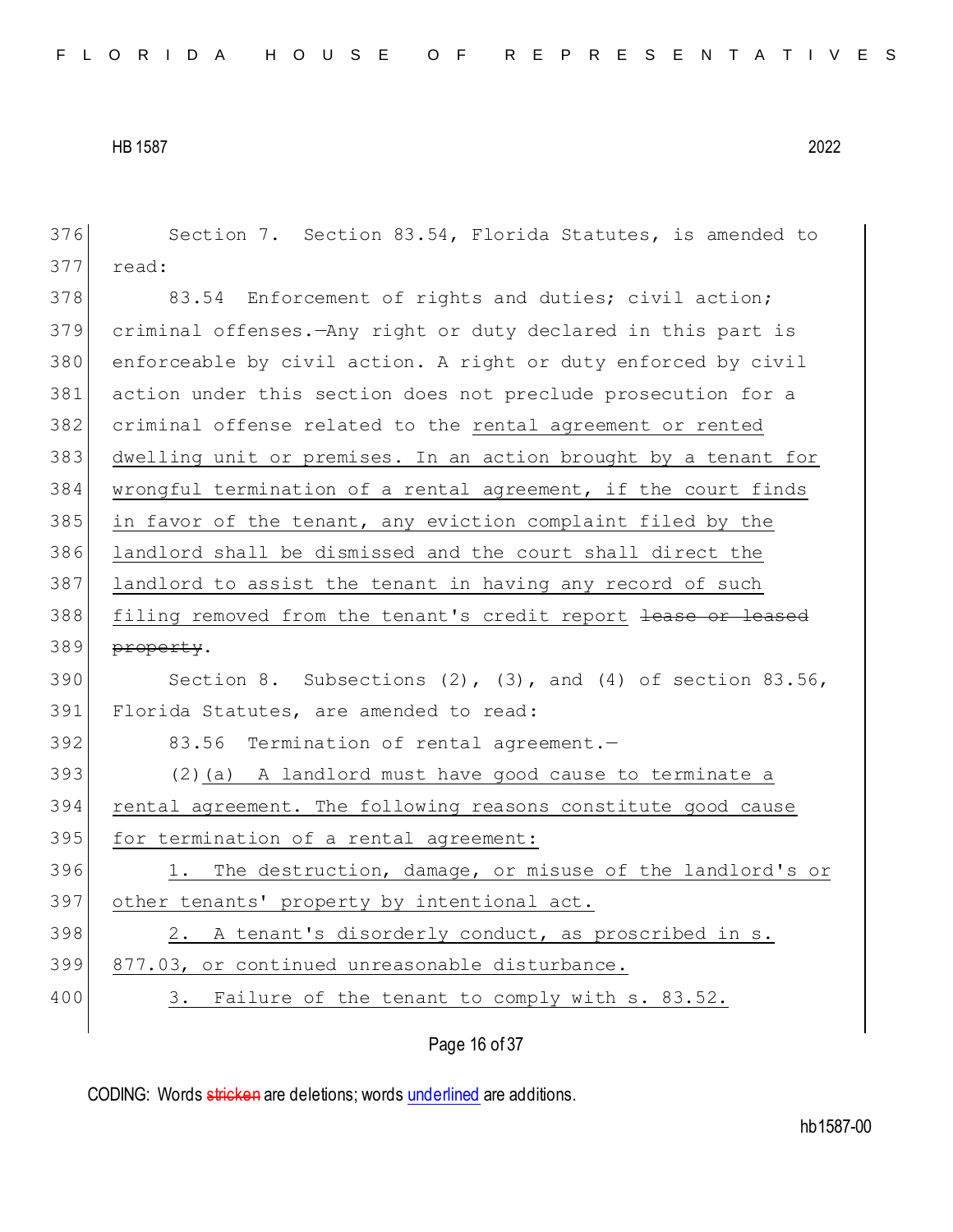401 4. A violation or breach of the landlord's reasonable 402 rules and regulations, as provided and described to the tenant 403 before the execution of a rental agreement. 404 5. A violation or breach of covenants or agreements 405 contained in the rental agreement. 406 6. Use of the dwelling unit or premises for illegal 407 purposes or acts, including, but not limited to, the 408 manufacture, sale, or use of illegal drugs, theft of property, 409 or assault or threats on the landlord or his or her relatives, 410 as defined in s. 494.001, or employees. 411 7. The dwelling unit or premises are removed from the 412 rental market because the state, any political subdivision as 413 defined in s. 1.01(8), or other entity exercises its power of 414 eminent domain, the landlord seeks in good faith to permanently 415 remove the dwelling unit or premises from the rental market, or 416 the landlord is converting the dwelling unit or premises from 417 the rental market to a condominium, cooperative, or fee simple 418 ownership. 419 8. The landlord seeks in good faith to recover possession 420 of the dwelling unit or premises for his or her own use and 421 occupancy as a principal residence, or for the use and occupancy 422 as a principal residence by a relative, as defined in s. 423 494.001, of the landlord. 424 (b) If any situation specified in subparagraphs (a)1.-6. 425 exists the tenant materially fails to comply with s. 83.52 or

Page 17 of 37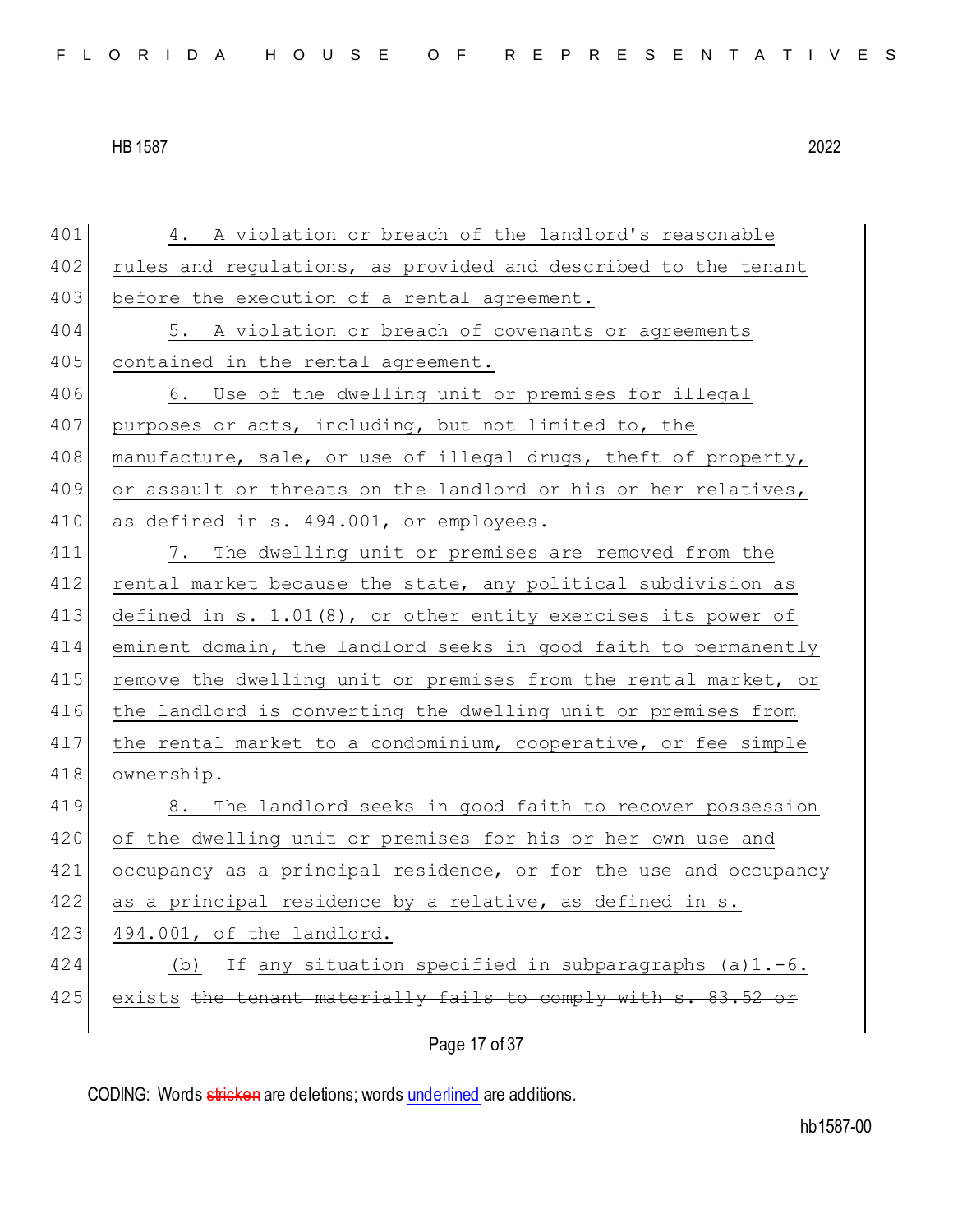426 material provisions of the rental agreement, other than a 427 failure to pay rent, or reasonable rules or regulations, the 428 landlord may:

429 1. $\leftarrow$  If the violation such noncompliance is of a nature 430 that the tenant should not be given an opportunity to cure it or 431 if the violation noncompliance constitutes a subsequent or 432 continuing violation noncompliance within 12 months after of a 433 written warning by the landlord of a similar violation, deliver 434 a written notice to the tenant specifying the violation 435 noncompliance and the landlord's intent to terminate the rental 436 agreement by reason thereof. Examples of noncompliance which are 437 of a nature that the tenant should not be given an opportunity 438 to cure include, but are not limited to, destruction, damage, or 439 misuse of the landlord's or other tenants' property by 440 intentional act or a subsequent or continued unreasonable 441 disturbance. In such event, the landlord may terminate the 442 rental agreement, and the tenant has 14 shall have 7 days after 443  $f$  from the date that the notice is delivered to vacate the 444 premises. The notice shall be in substantially the following 445 form:

446 You are advised that your rental agreement lease is 447 terminated effective immediately. You shall have 14 7 days after 448 from the delivery of this letter to vacate the premises. This 449 action is taken because ... (cite the violation 450 | noncompliance)....

Page 18 of 37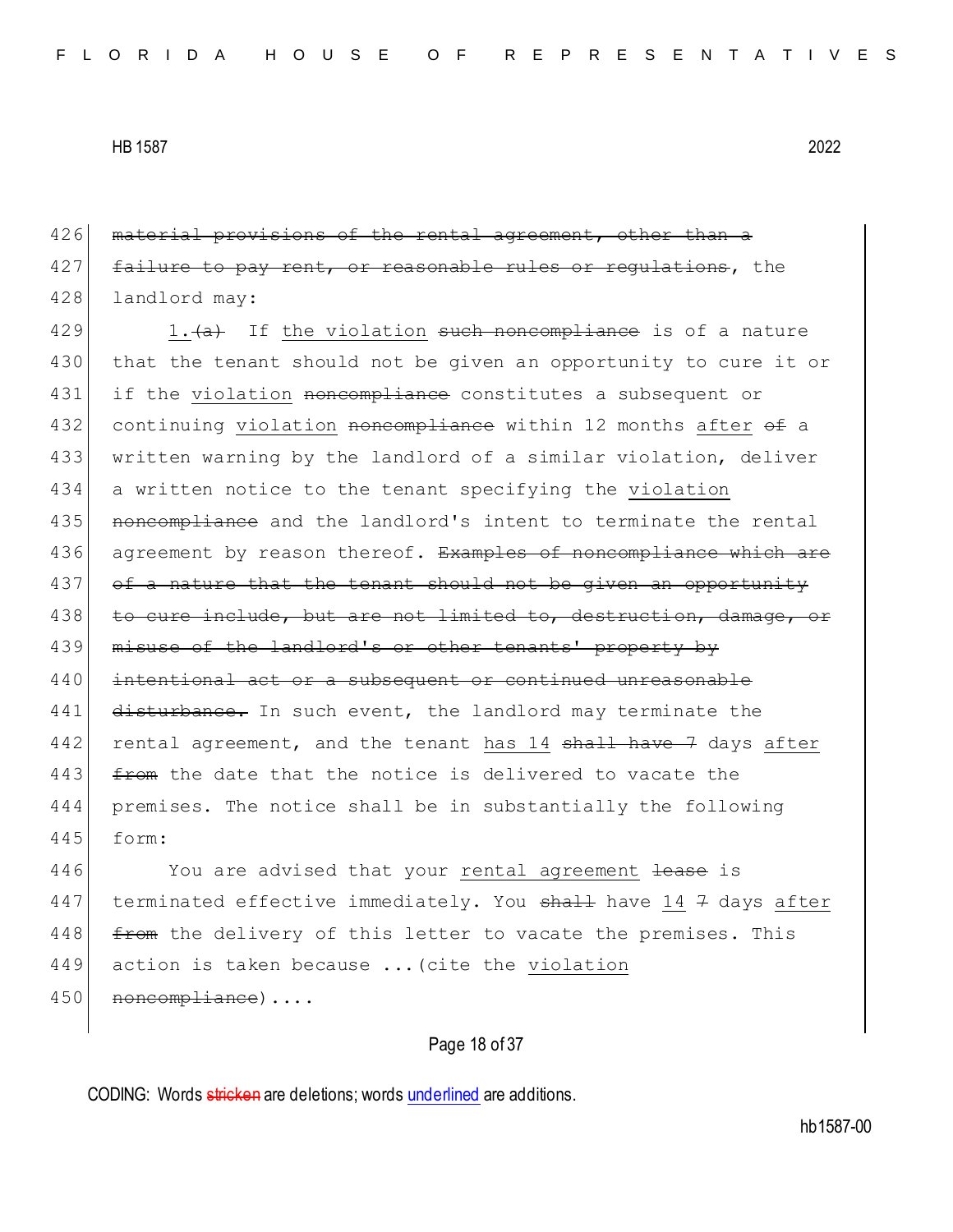451  $\vert$  2.  $\langle$ b) If the violation such noncompliance is of a nature 452 that the tenant should be given an opportunity to cure it, 453 deliver a written notice to the tenant specifying the violation 454 noncompliance, including a notice that, if the violation 455 noncompliance is not corrected within 14 7 days after  $f$  from the 456 date that the written notice is delivered, the landlord shall 457 terminate the rental agreement by reason thereof. Examples of 458 such noncompliance include, but are not limited to, activities 459 in contravention of the lease or this part such as having or 460 permitting unauthorized pets, quests, or vehicles; parking in an 461 unauthorized manner or permitting such parking; or failing to 462 keep the premises clean and sanitary. If such violation 463 noncompliance recurs within 12 months after notice is given, an 464 eviction action may commence without delivering a subsequent 465 notice under subparagraph 1. pursuant to paragraph (a) or this 466 subparagraph paragraph. The notice shall be in substantially the 467 following form:

468 You are hereby notified that ... (cite the violation 469 **noncompliance)....** Demand is hereby made that you remedy the 470 violation noncompliance within 14 7 days after  $\theta$  receipt of 471 this notice or your rental agreement will be lease shall be 472 deemed terminated and you must shall vacate the premises upon 473 such termination. If this same conduct or conduct of a similar 474 nature is repeated within 12 months, your tenancy is subject to 475 termination without further warning and without your being given

# Page 19 of 37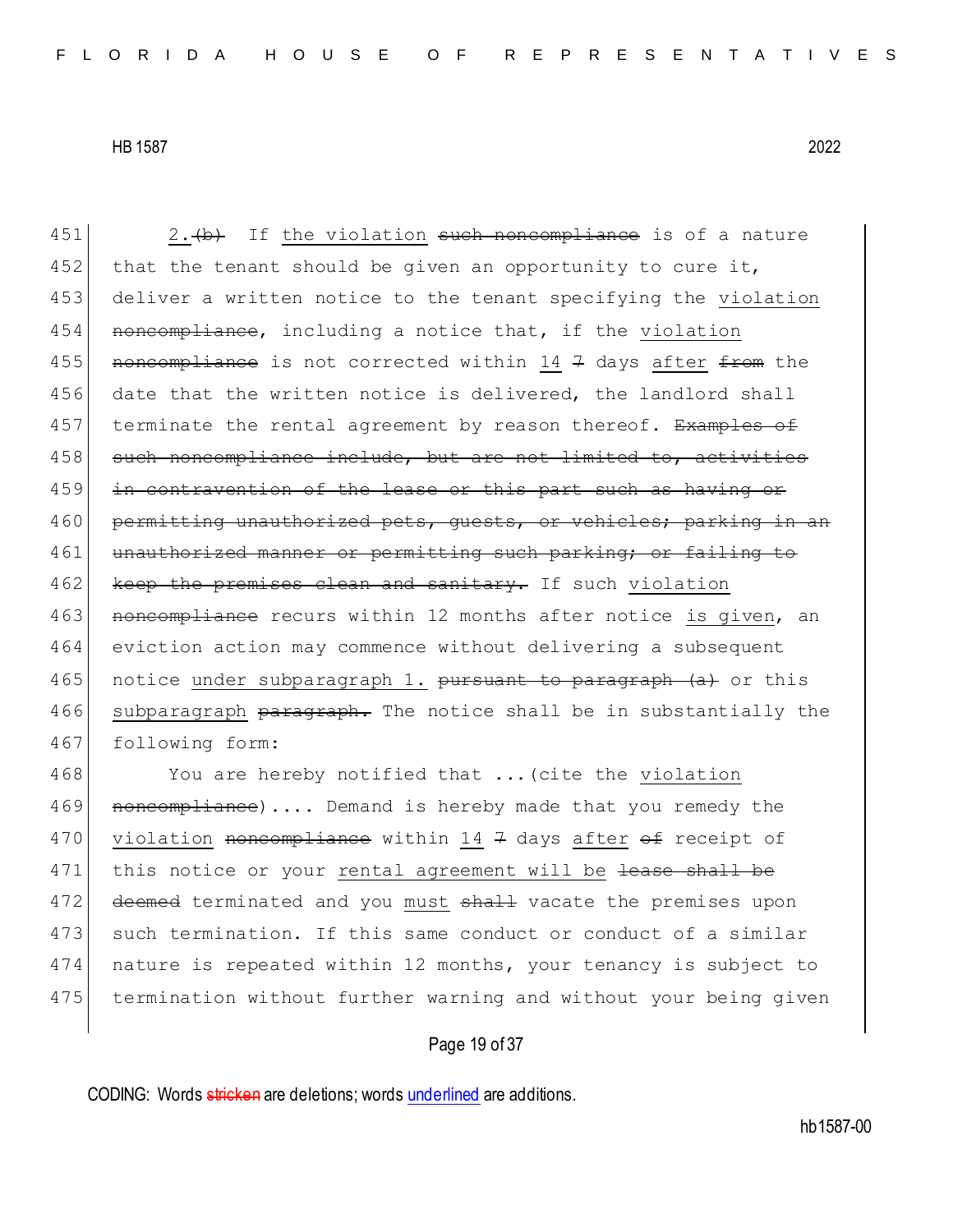| 476 | an opportunity to cure the violation noncompliance.              |
|-----|------------------------------------------------------------------|
| 477 | If any situation specified in subparagraphs $(a) 7.-9.$<br>(C)   |
| 478 | exists, the landlord may deliver a written notice to the tenant  |
| 479 | of the landlord's intent to terminate the rental agreement. The  |
| 480 | written notice must specify the reason for the termination. In   |
| 481 | such event, the tenant has 14 days after the date that the       |
| 482 | notice is delivered to vacate the premises.                      |
| 483 | If the tenant fails to pay rent when due and the<br>(3)          |
| 484 | default continues for 14 3 days, excluding Saturday, Sunday, and |
| 485 | legal holidays, after delivery of written demand by the landlord |
| 486 | for payment of the rent or possession of the premises, the       |
| 487 | landlord may terminate the rental agreement. Legal holidays for  |
| 488 | the purpose of this section are shall be court-observed holidays |
| 489 | only. The 3-day notice shall contain a statement in              |
| 490 | substantially the following form:                                |
| 491 | You are hereby notified that you are indebted to me in the       |
| 492 | sum of  dollars for the rent and use of the premises             |
| 493 | (address of leased premises, including county), Florida,         |
| 494 | now occupied by you and that I demand payment of the rent or     |
| 495 | possession of the premises within 3 days (excluding Saturday,    |
| 496 | Sunday, and legal holidays) after from the date of delivery of   |
| 497 | this notice, to wit: on or before the  day of ,                  |
| 498 | $\ldots$ (year) $\ldots$ .                                       |
| 499 | (landlord's name, address and phone number)                      |
| 500 |                                                                  |
|     |                                                                  |
|     | Page 20 of 37                                                    |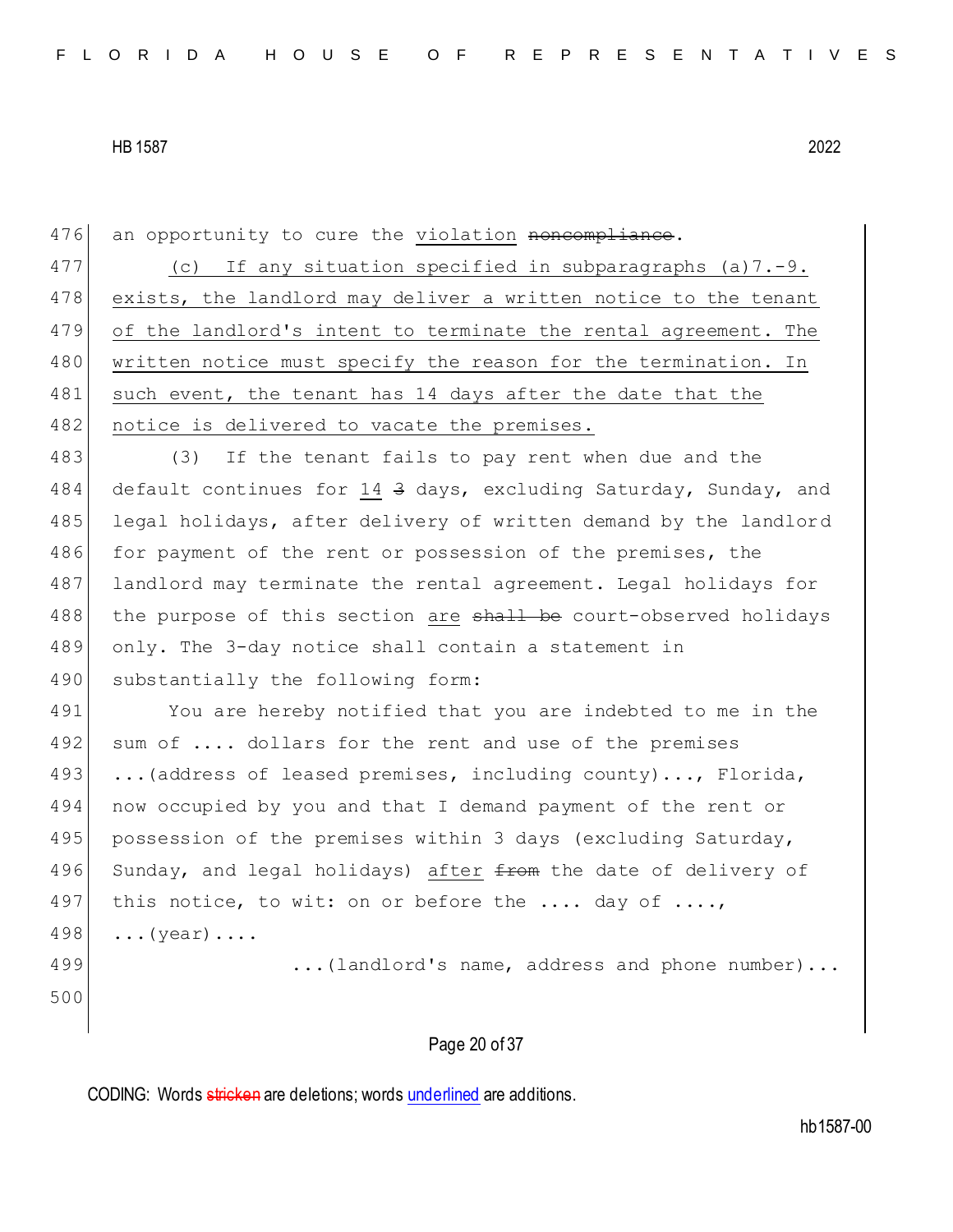501 (4) The delivery of the written notices required by 502 subsections  $(1)$ ,  $(2)$ ,  $\frac{1}{2}$ ,  $(3)$ , and  $(6)$  shall be by mailing or 503 delivery of a true copy thereof or, if the tenant is absent from 504 the premises, by leaving a copy thereof at the dwelling unit 505 residence. The notice requirements of subsections  $(1)$ ,  $(2)$ , and 506 (3), and (6) may not be waived in the rental agreement  $\frac{1}{1}$ 507 Section 9. Subsection (2) of section 83.60, Florida 508 Statutes, is amended to read: 509 83.60 Defenses to action for rent or possession; 510 procedure.-511 (2) In an action by the landlord for possession of a 512 dwelling unit, if the tenant interposes any defense other than 513 payment, including, but not limited to, the defense of a 514 defective 3-day notice, the tenant shall pay into the registry 515 of the court the accrued rent as alleged in the complaint or as 516 determined by the court and the rent that accrues during the 517 pendency of the proceeding, when due. The clerk shall notify the 518 tenant of such requirement in the summons. Failure of the tenant  $519$  to pay the rent into the registry of the court 520 motion to determine the amount of rent to be paid into the 521 registry within 5 days, excluding Saturdays, Sundays, and legal 522 holidays, after the date of service of process constitutes an 523 absolute waiver of the tenant's defenses other than payment, and 524 the landlord is entitled to an immediate default judgment for 525 **removal of the tenant with a writ of possession to issue without** 

Page 21 of 37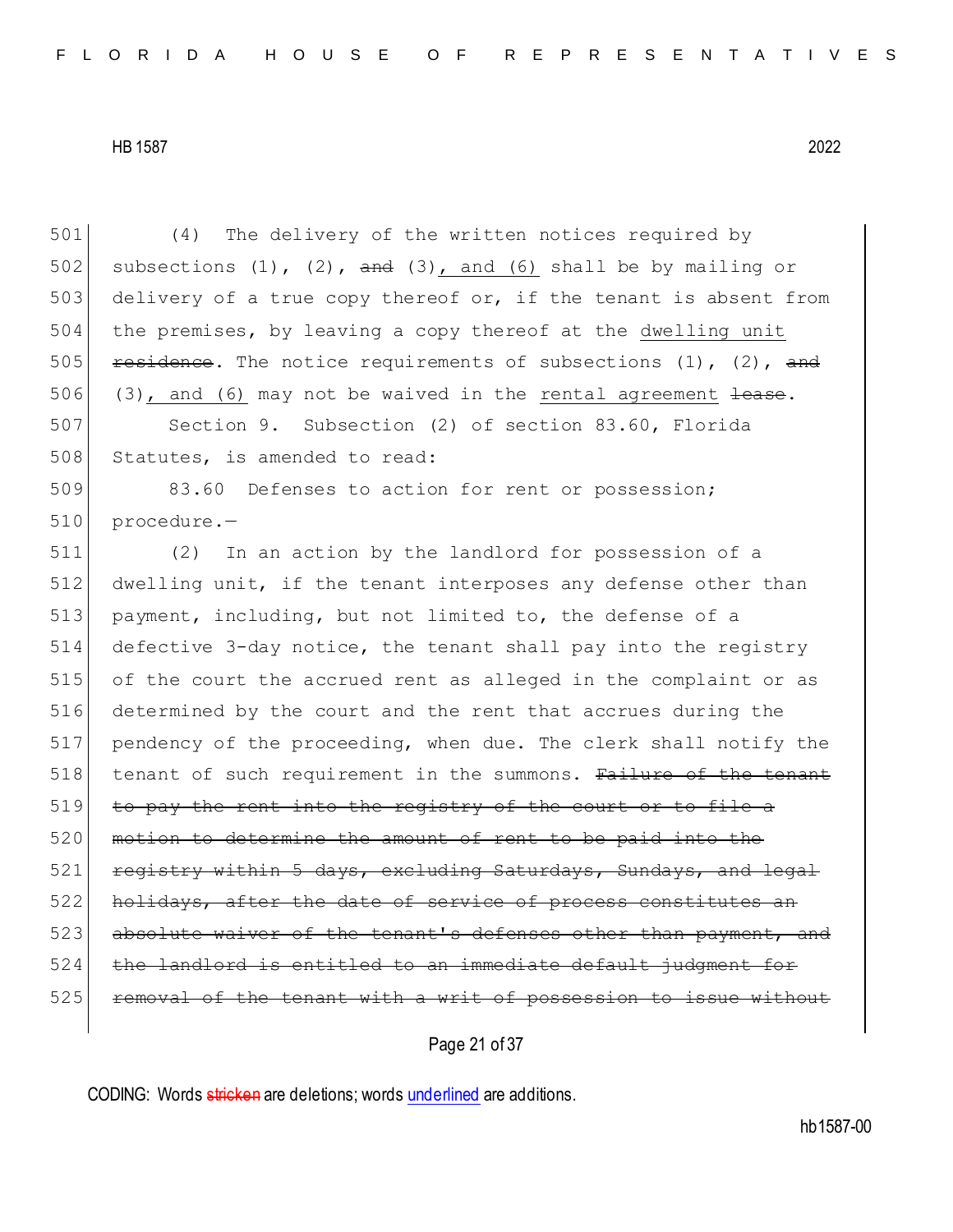526 further notice or hearing thereon. If a motion to determine rent 527 is filed, documentation in support of the allegation that the 528 rent as alleged in the complaint is in error is required. Public 529 housing tenants or tenants receiving rent subsidies are required 530 to deposit only that portion of the full rent for which they are 531 responsible pursuant to the federal, state, or local program in 532 which they are participating.

533 Section 10. Section 83.67, Florida Statutes, is amended to 534 read:

535 83.67 Prohibited practices.-

536 (1) A landlord of any dwelling unit governed by this part 537 may shall not cause, directly or indirectly, the termination or 538 interruption of any utility service furnished to the tenant, 539 including, but not limited to, water, heat, light, electricity, 540 gas, elevator, garbage collection, or refrigeration, whether or 541 not the utility service is under the control of, or payment is 542 made by, the landlord.

543 (2) A landlord of any dwelling unit governed by this part 544 may shall not prevent the tenant from gaining reasonable access 545 to the dwelling unit by any means, including, but not limited 546 to, changing the locks or using any bootlock or similar device.

547 (3) A landlord of any dwelling unit governed by this part 548 may shall not discriminate against a servicemember in offering a 549 dwelling unit for rent or in any of the terms of the rental 550 agreement.

# Page 22 of 37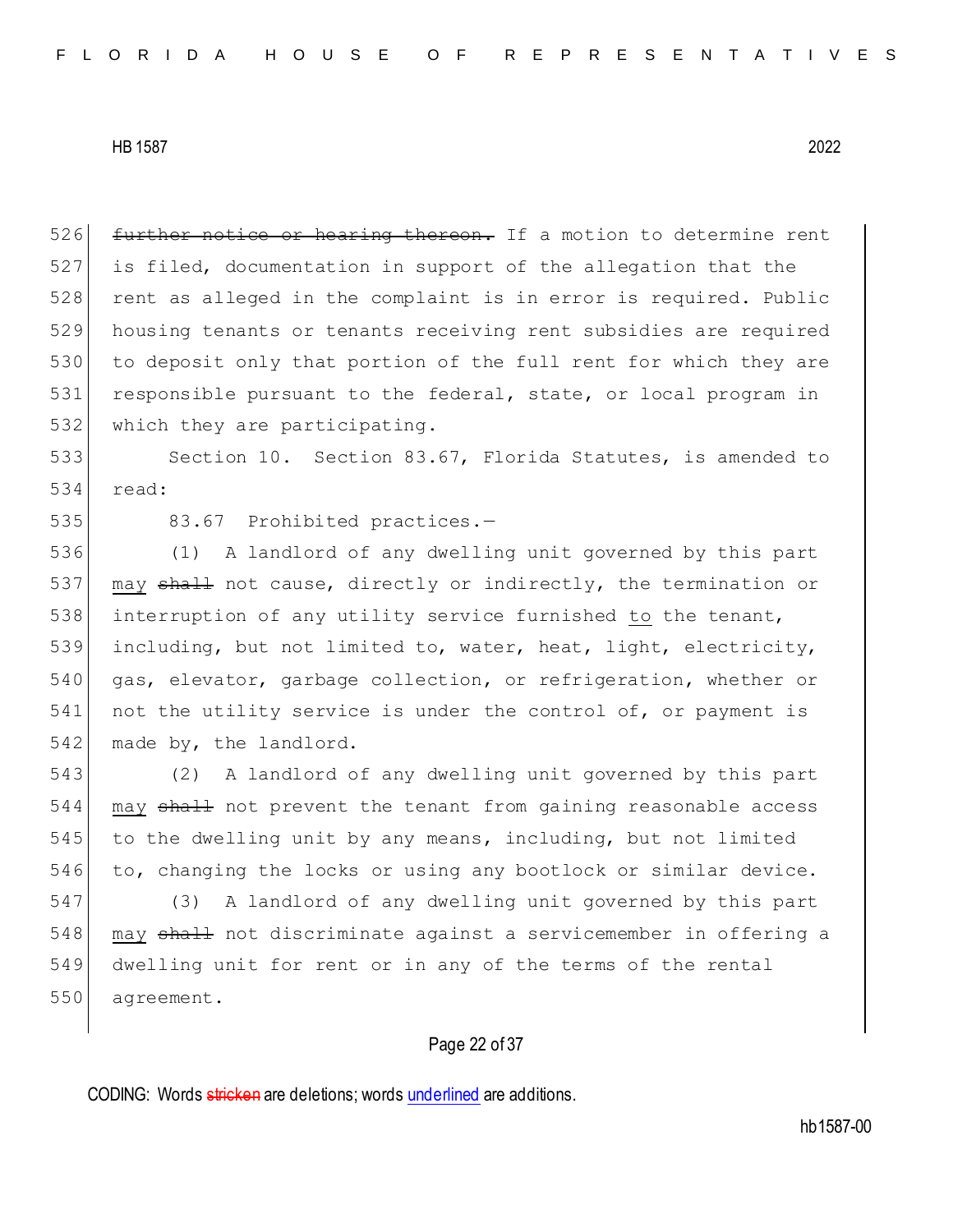551 (4) A landlord of any dwelling unit governed by this part

HB 1587 2022

552 may not discriminate against a person in offering a dwelling 553 unit for rent or in any of the terms of the rental agreement 554 based on the person's race; color; religion; sex; pregnancy; 555 national origin; age; physical, mental, or developmental 556 disability; HIV status; familial status; sexual orientation; 557 gender identity; source of income; or credit score. For purposes 558 of this subsection, the term: 559 (a) "Familial status" means the makeup of a person's 560 family, including whether there is a child under the age of 18 561 living with the person or whether the person is seeking custody 562 of a child under the age of 18. 563 (b) "Gender identity" means the identity, appearance, or 564 behavior of a person, regardless of whether such identity, 565 appearance, or behavior is different from that traditionally 566 associated with the person's physiology or assigned sex at 567 birth. 568 (c) "Sexual orientation" means a person's heterosexuality, 569 homosexuality, or bisexuality. 570 (d) "Source of income" means the legal gain or recurrent 571 benefit, often measured in money or currency, paid to a person 572 or a representative of the person, including, but not limited 573 to, any form of federal, state, or local public, food, or 574 housing assistance or subsidy, including assistance from the 575 from the Supplemental Nutrition Assistance Program under 7

Page 23 of 37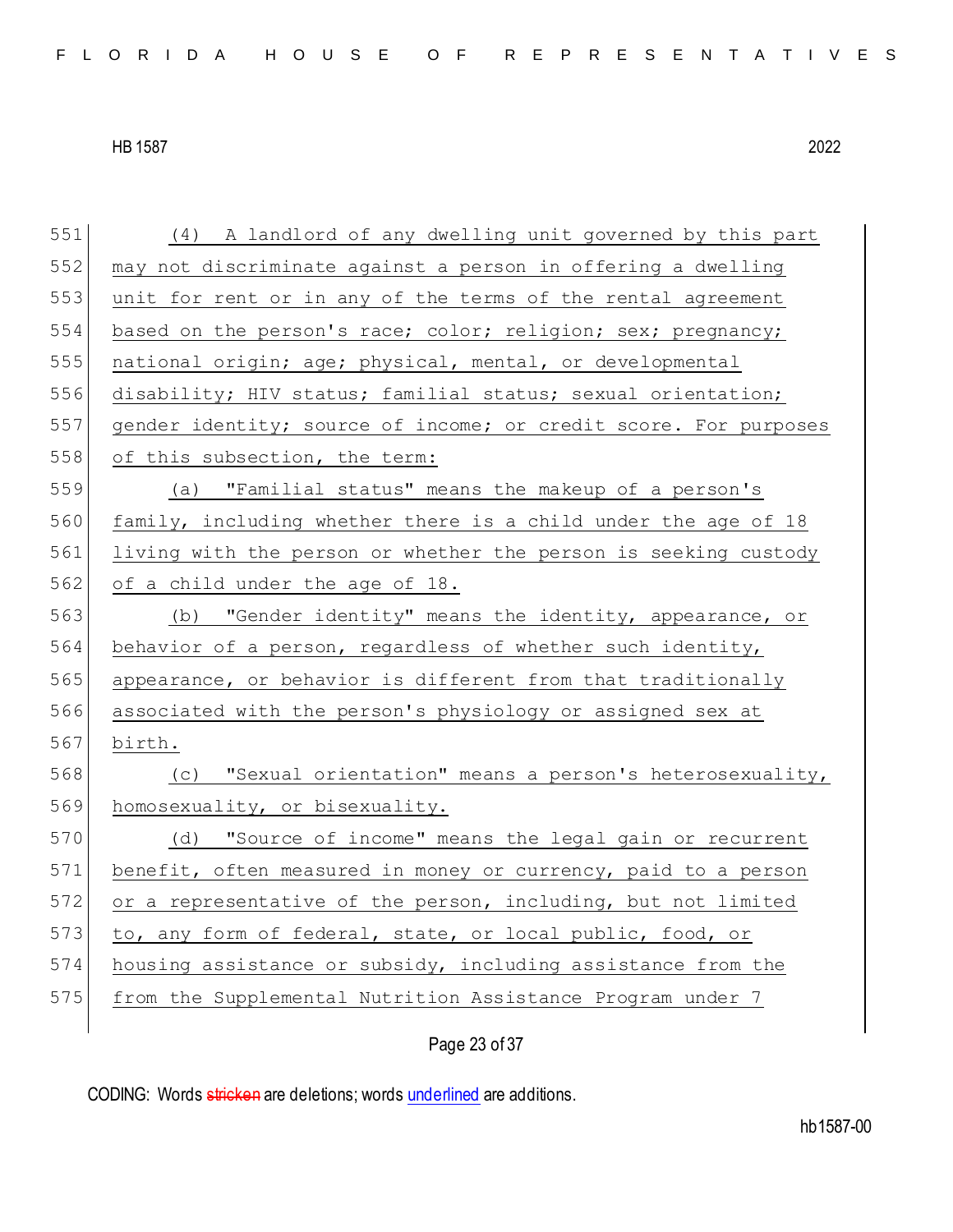U.S.C. ss. 2011 et seq., and the Housing Choice Voucher Program under 24 C.F.R. part 982. 578 (5) A landlord of any dwelling unit governed by this part may not harass or intimidate a tenant for the purpose of 580 coercing the tenant into terminating the rental agreement or 581 accepting a rent increase. (6) A landlord of any dwelling unit governed by this part 583 may not refuse to show the dwelling unit, either in person or through photographs, to a prospective tenant until the 585 prospective tenant signs a rental agreement. (7) Unless otherwise required by law, a landlord of any dwelling unit governed by this part may not inquire into or consider a prospective tenant's criminal history on a rental application or rental agreement. A landlord may inquire into or consider a prospective tenant's criminal history only after the 591 landlord otherwise determines that the prospective tenant 592 otherwise qualifies to rent a dwelling unit. (8) If a landlord requires a prospective tenant to complete a rental application before residing in a dwelling 595 unit, the landlord may not charge a rental application fee that exceeds \$100 per applicant. For purposes of this subsection, spouses or parents and dependent children are considered one 598 applicant. If, after a prospective tenant submits a rental application and application fee, a dwelling unit is not available, the landlord must refund the application fee to the

Page 24 of 37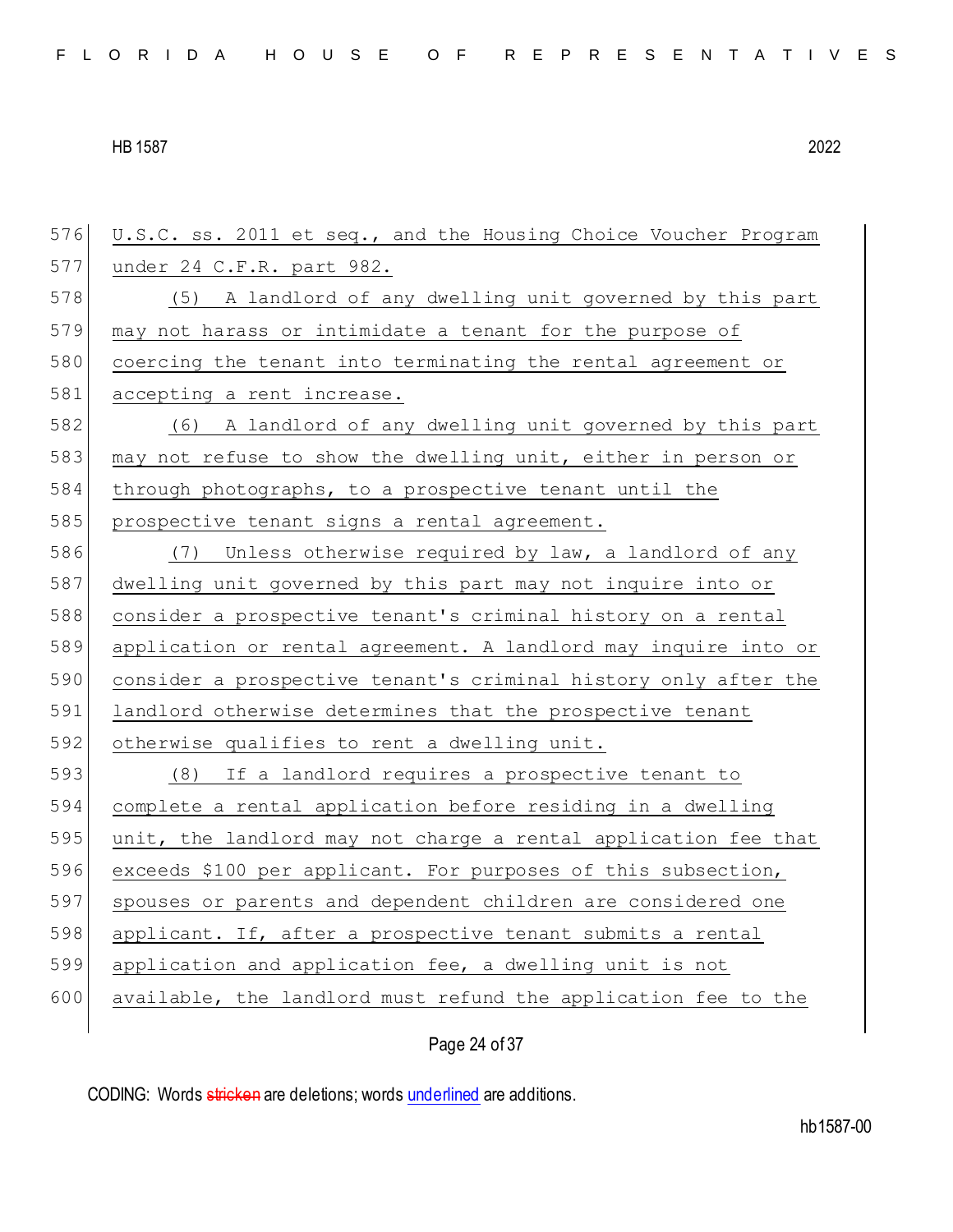#### 601 prospective tenant.

602 (9) $(4)$  A landlord may shall not prohibit a tenant from 603 displaying one portable, removable, cloth or plastic United 604 States flag, not larger than 4 and  $1/2$  feet by 6 feet, in a 605 respectful manner in or on the dwelling unit regardless of any 606 provision in the rental agreement dealing with flags or 607 decorations. The United States flag shall be displayed in 608 accordance with s.  $83.52(6)$ . The landlord is not liable for 609 damages caused by a United States flag displayed by a tenant. 610 Any United States flag may not infringe upon the space rented by 611 any other tenant.

612  $(10)$   $(5)$  A landlord of any dwelling unit governed by this 613 part may  $sh$ <sup>1</sup> not remove the outside doors, locks, roof, walls, 614 or windows of the unit except for purposes of maintenance, 615 repair, or replacement; and the landlord may  $shall$  not remove 616 the tenant's personal property from the dwelling unit unless 617 such action is taken after surrender, abandonment, recovery of 618 possession of the dwelling unit due to the death of the last 619 remaining tenant in accordance with  $s. 83.59(3)(d)$ , or a lawful 620 eviction. If provided in the rental agreement or a written 621 agreement separate from the rental agreement, upon surrender or 622 abandonment by the tenant, the landlord is not required to 623 comply with s. 715.104 and is not liable or responsible for 624 storage or disposition of the tenant's personal property; if 625 provided in the rental agreement, there must be printed or

# Page 25 of 37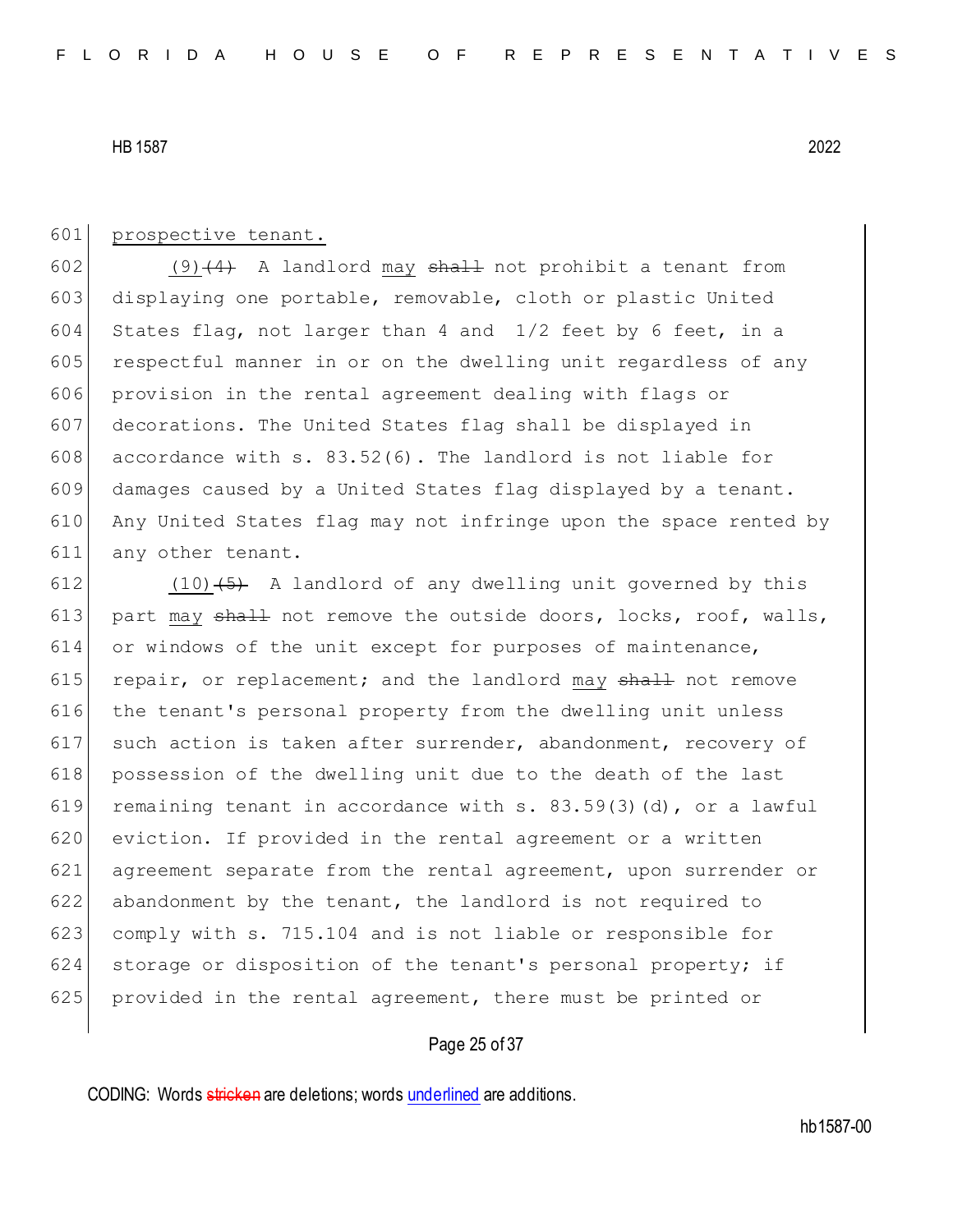clearly stamped on such rental agreement a legend in substantially the following form: 628 BY SIGNING THIS RENTAL AGREEMENT, THE TENANT AGREES THAT UPON SURRENDER, ABANDONMENT, OR RECOVERY OF POSSESSION OF THE DWELLING UNIT DUE TO THE DEATH OF THE LAST REMAINING TENANT, AS PROVIDED BY CHAPTER 83, FLORIDA STATUTES, THE LANDLORD SHALL NOT BE LIABLE OR RESPONSIBLE FOR STORAGE OR DISPOSITION OF THE TENANT'S PERSONAL PROPERTY.

634 For the purposes of this section, abandonment shall be as set 635 forth in s.  $83.59(3)(c)$ .

636 (11) $(6)$  A landlord who violates any provision of this 637 section is  $\frac{1}{2}$  shall be liable to the tenant for actual and 638 consequential damages or 3 months' rent, whichever is greater, 639 and costs, including attorney's fees. Subsequent or repeated 640 violations that are not contemporaneous with the initial  $641$  violation are  $shall$  be subject to separate awards of damages.

642 (12) $(7)$  A violation of this section constitutes 643 irreparable harm for the purposes of injunctive relief.

 $644$  (13)  $\left(8\right)$  The remedies provided by this section are not 645 exclusive and do not preclude the tenant from pursuing any other 646 remedy at law or equity that the tenant may have. The remedies 647 provided by this section shall also apply to a servicemember or 648 person who is a prospective tenant who has been discriminated 649 against under subsections (3) and (4) subsection  $(3)$ .

650 Section 11. Section 83.675, Florida Statutes, is created

## Page 26 of 37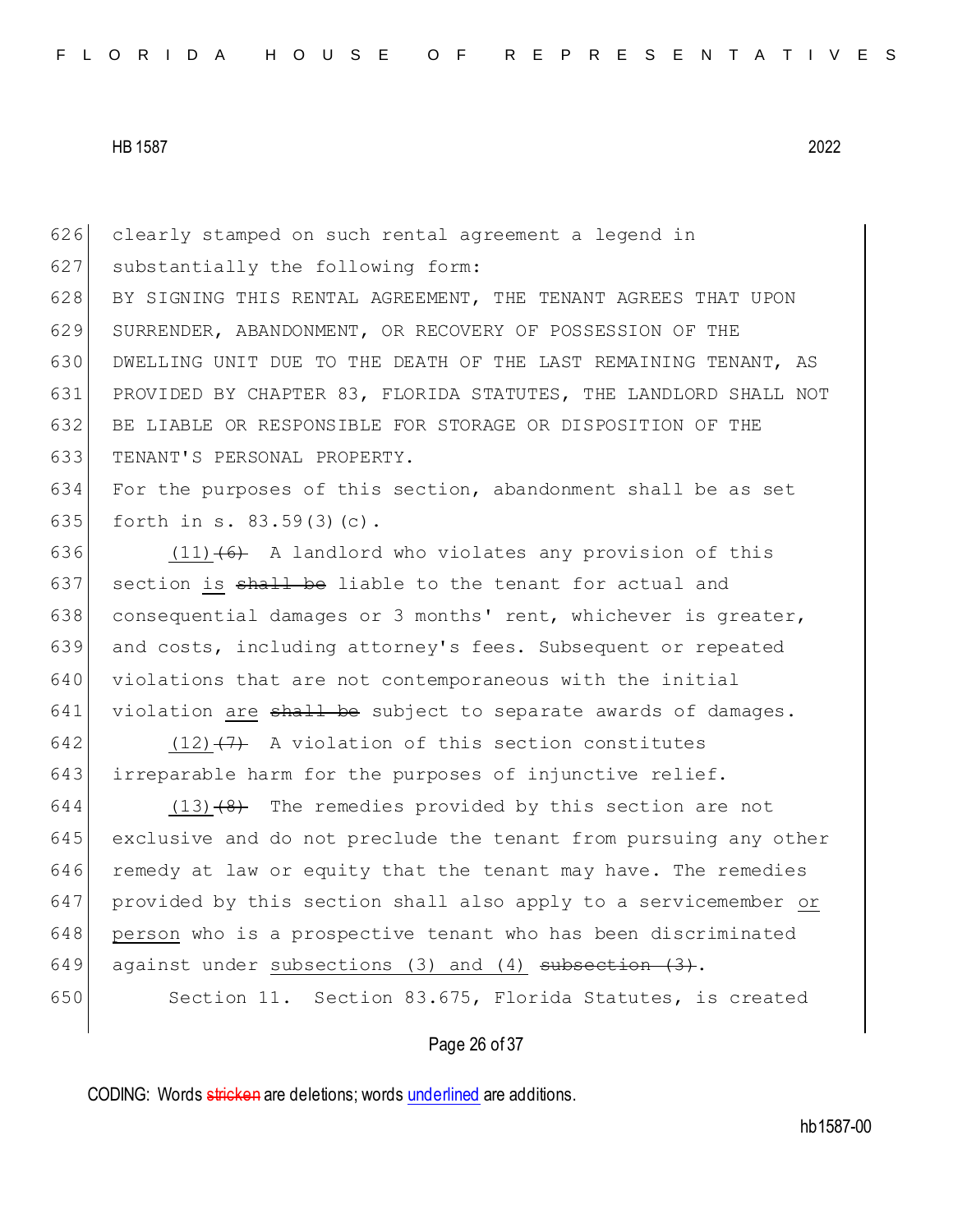651 to read: 652 83.675 Tenant opportunity to purchase.-653 (1) For purposes of this section, the term: 654 (a) "Bona fide offer of sale" means an offer for a price,  $655$  and, including other material terms, which are at least as 656 favorable as what would be accepted by a purchaser in an arm's  $657$  length third-party contract, which is comparable to that at 658 which a willing seller and a willing buyer would sell and 659 purchase the dwelling unit or premises, or which is the 660 appraised value. 661 (b) "Highest and best use" means the reasonable legal use 662 of a dwelling unit or the premises on which the dwelling unit is 663 located which is physically possible, appropriately supported, 664 and financially feasible and which results in the highest value 665 of the dwelling unit or premises. 666 (c) "Matter-of-right" means the appropriate land use, 667 development density, or building requirements of the dwelling 668 unit or premises under zoning regulations and law. 669 (2) At least 60 days before a landlord may sell a dwelling 670 unit or the premises on which a dwelling unit is located or 671 issue a notice to vacate the dwelling unit or premises for 672 purposes of demolition or discontinuance of housing use, the 673 landlord must give the tenant an opportunity to purchase the 674 dwelling unit or the premises at a price and with material terms  $675$  that represent a bona fide offer of sale.

Page 27 of 37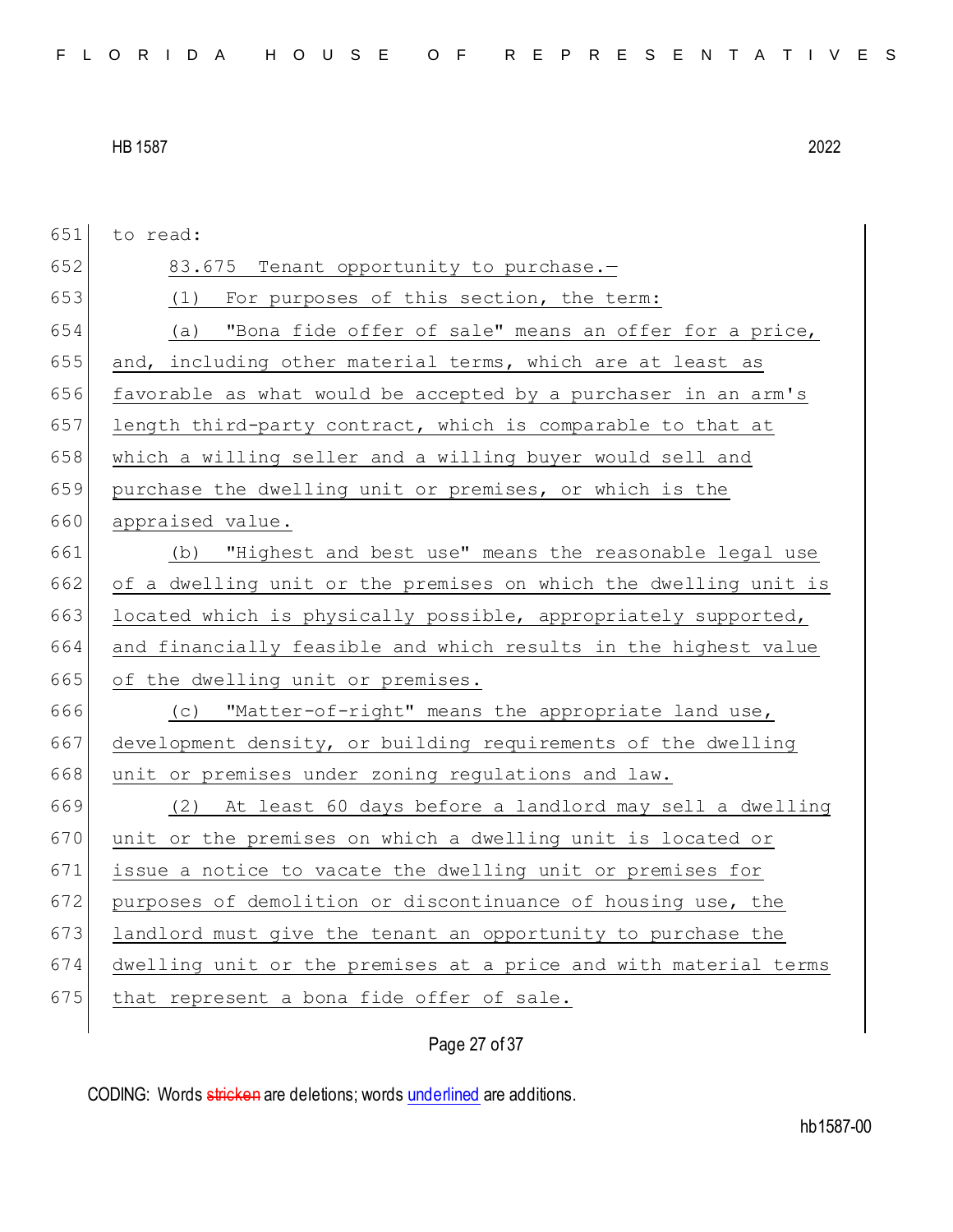(3) A landlord shall provide the tenant a copy of the offer of sale, in the preferred language of the tenant, by hand 678 delivery, e-mail, and certified mail. A landlord may not retain a percentage of ownership in the dwelling unit or premises in 680 the offer of sale. (4) The sales price contained in the offer of sale may not 682 be more than a price comparable to that at which a willing 683 seller and a willing buyer would sell and purchase the dwelling unit or premises or the appraised value of the dwelling unit or premises. (5) The appraisal value shall be based on rights a landlord has as a matter-of-right as of the date of the offer of sale, including any existing right a landlord may have to convert the dwelling unit or premises to another use. The appraisal value may take into consideration the highest and best 691 use of the dwelling unit or premises.  $(6)$  A tenant may challenge an offer of sale as not being a bona fide offer of sale and request a determination of the 694 appraised value by an independent licensed appraiser, as defined 695 in s. 475.611, at the expense of the tenant, by providing written notice to the landlord and the Division of Consumer 697 Services within the Department of Agriculture and Consumer 698 Services by hand delivery, electronic transmission, or certified mail within 30 days after receipt of the offer of sale. (7) The landlord has the burden of proof to establish that

Page 28 of 37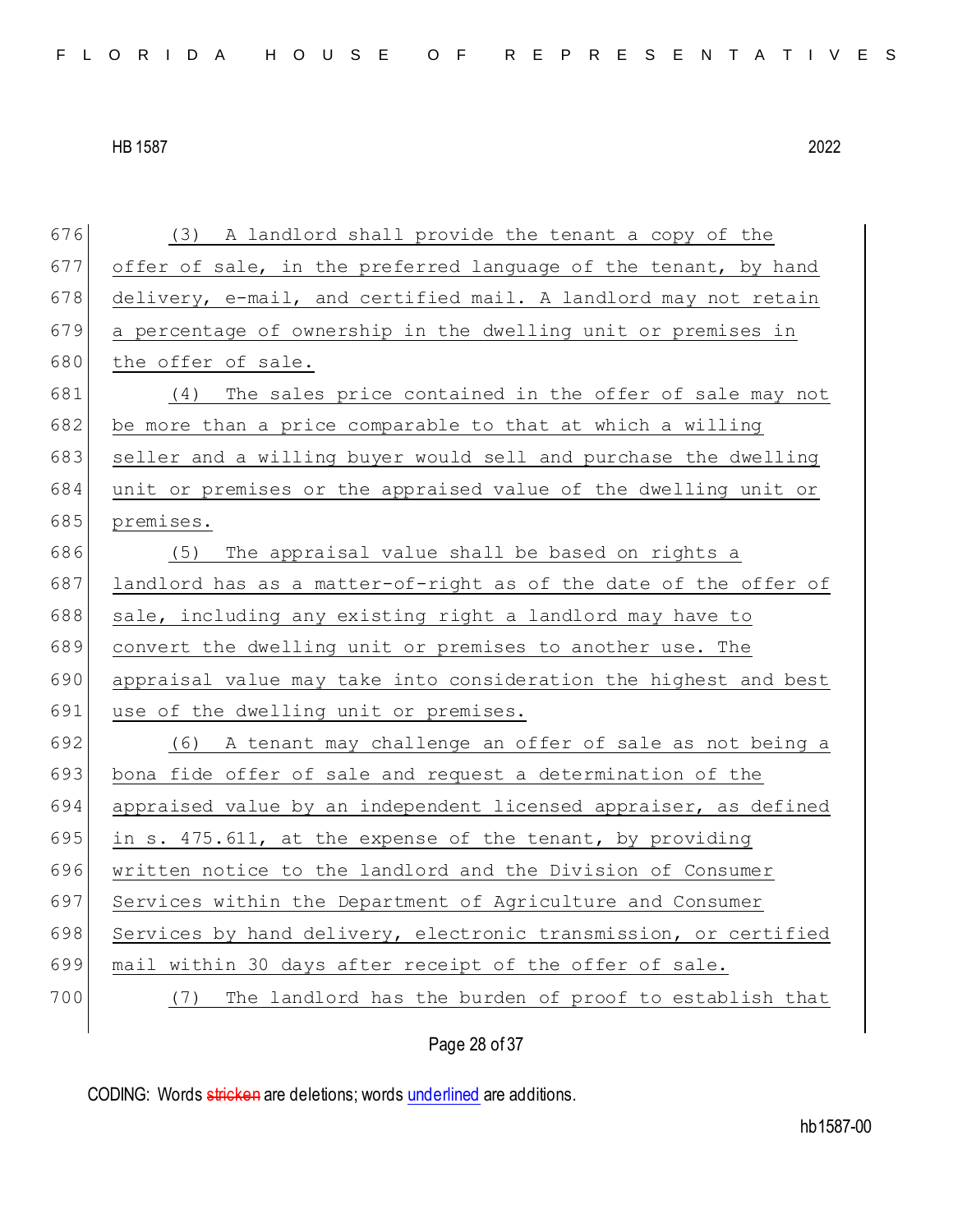| 701 | an offer of sale under this section is a bona fide offer of      |
|-----|------------------------------------------------------------------|
| 702 | sale.                                                            |
| 703 | Section 12. Section 83.676, Florida Statutes, is created         |
| 704 | to read:                                                         |
| 705 | 83.676 Early termination of rental agreement by a victim         |
| 706 | of domestic violence, dating violence, sexual violence, or       |
| 707 | stalking; lock changing.-                                        |
| 708 | (1) As used in this section, the term:                           |
| 709 | (a) "Dating violence" has the same meaning as in s.              |
| 710 | $784.046(1)$ (d).                                                |
| 711 | "Domestic violence" has the same meaning as in s.<br>(b)         |
| 712 | 741.28.                                                          |
| 713 | "Sexual violence" has the same meaning as in s.<br>(C)           |
| 714 | $784.046(1)(c)$ .                                                |
| 715 | "Stalking" means the behavior described in s. 784.048.<br>(d)    |
| 716 | (2) A landlord may not terminate a rental agreement or           |
| 717 | evict a tenant for an incident involving actual or threatened    |
| 718 | domestic violence, dating violence, sexual violence, or stalking |
| 719 | if the tenant or the tenant's minor child is the victim of such  |
| 720 | actual or threatened violence or stalking. A rental agreement    |
| 721 | may not include a provision deeming that early termination of a  |
| 722 | rental agreement because of an incident involving actual or      |
| 723 | threatened domestic violence, dating violence, sexual violence,  |
| 724 | or stalking, in which the tenant or the tenant's minor child is  |
| 725 | a victim and not the perpetrator, is a breach of the rental      |
|     |                                                                  |

Page 29 of 37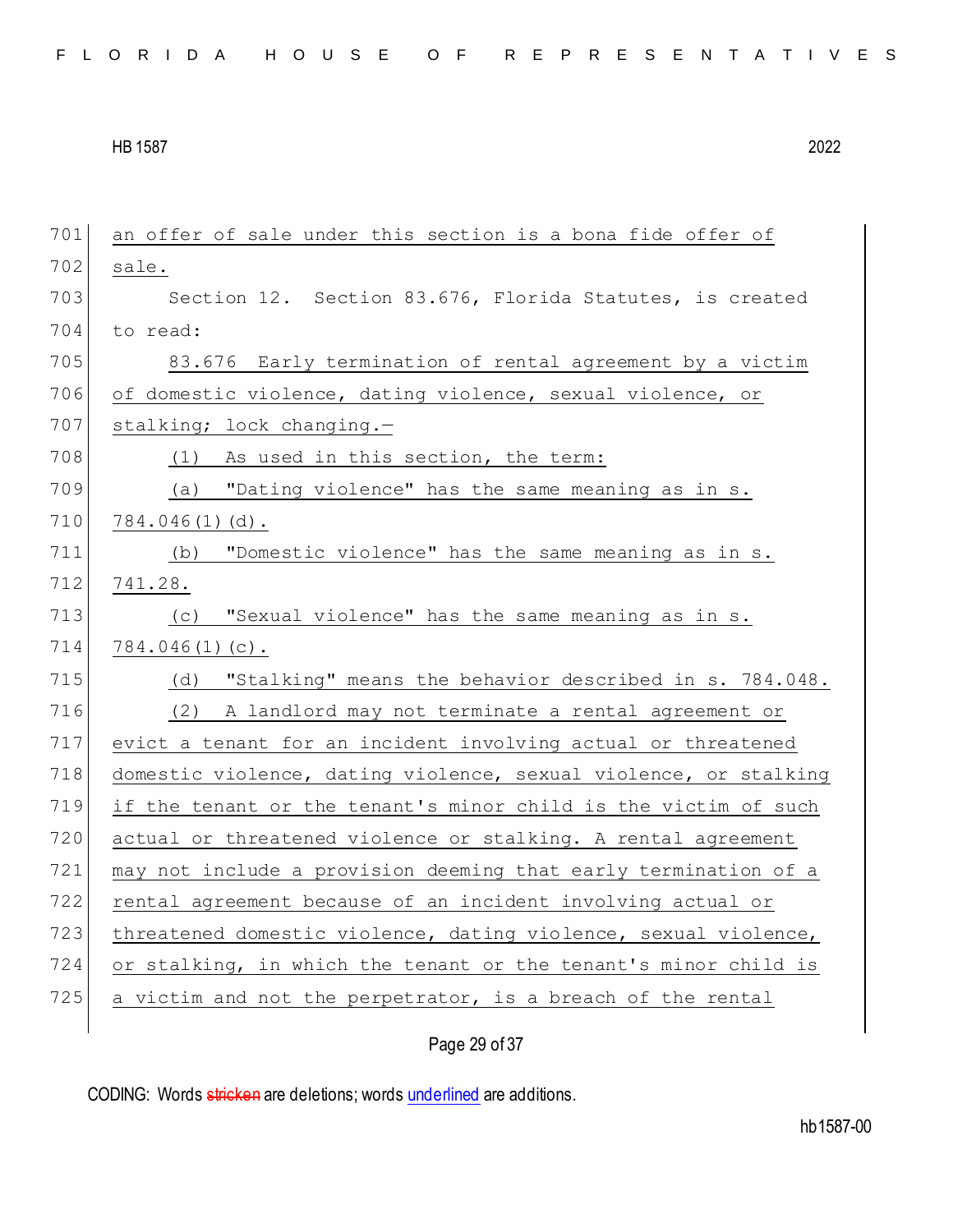| 726 | agreement.                                                       |
|-----|------------------------------------------------------------------|
| 727 | (3) (a) If a tenant or a tenant's minor child is a victim        |
| 728 | of actual or threatened domestic violence, dating violence,      |
| 729 | sexual violence, or stalking during the term of a rental         |
| 730 | agreement, the tenant may, without penalty, terminate the rental |
| 731 | agreement at any time by providing the landlord with written     |
| 732 | notice of the tenant's intent to terminate the rental agreement  |
| 733 | and to vacate the premises because of such incident. The         |
| 734 | termination of the rental agreement is effective immediately     |
| 735 | upon delivery of the written notice and documentation specified  |
| 736 | in paragraph (b), if applicable, to the landlord.                |
| 737 | (b) Unless the landlord notifies the tenant that                 |
| 738 | documentation is not needed, a notice of termination from the    |
| 739 | tenant required under paragraph (a) must be accompanied by       |
| 740 | documentation verifying the tenant's or the tenant's minor       |
| 741 | child's status as a victim of actual or threatened domestic      |
| 742 | violence, dating violence, sexual violence, or stalking and may  |
| 743 | include:                                                         |
| 744 | 1. A copy of an injunction for protection against domestic       |
| 745 | violence, dating violence, sexual violence, or stalking issued   |
| 746 | to the tenant as victim or as the parent of a minor victim;      |
| 747 | 2. A copy of an order of no contact or a criminal                |
| 748 | conviction entered by a court in a criminal case in which the    |
| 749 | defendant was charged with a crime relating to domestic          |
| 750 | violence, dating violence, sexual violence, or stalking against  |
|     |                                                                  |

Page 30 of 37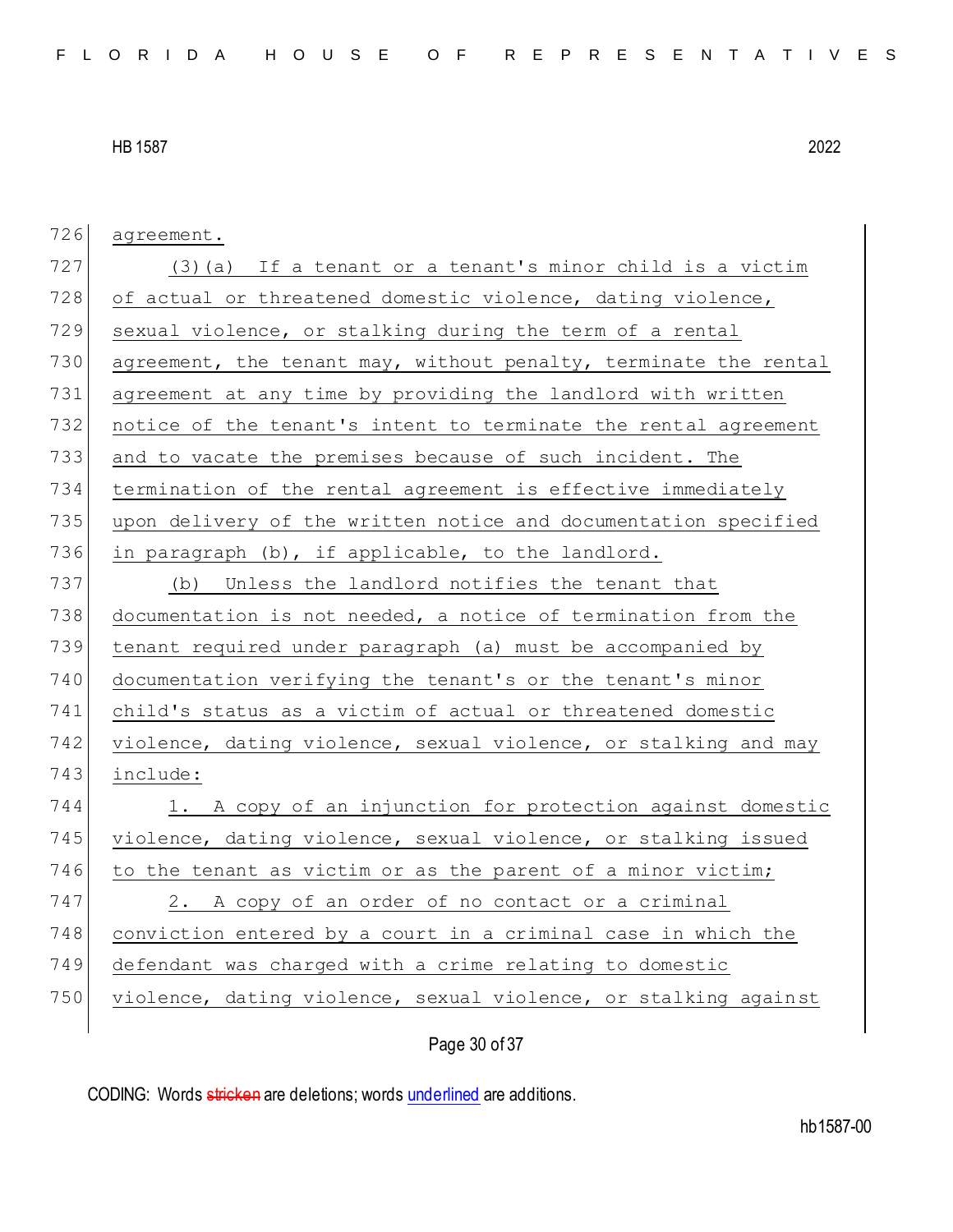| 751 | the tenant or the tenant's minor child;                          |
|-----|------------------------------------------------------------------|
| 752 | 3. A written verification from a domestic violence center        |
| 753 | certified under chapter 39 or a rape crisis center as defined in |
| 754 | s. 794.055 which states that the tenant or the tenant's minor    |
| 755 | child is a victim of actual or threatened domestic violence,     |
| 756 | dating violence, sexual violence, or stalking; or                |
| 757 | 4. A copy of a law enforcement report documenting an             |
| 758 | incident of actual or threatened domestic violence, dating       |
| 759 | violence, sexual violence, or stalking against the tenant or the |
| 760 | tenant's minor child.                                            |
| 761 | (c) A notice of termination from the tenant required under       |
| 762 | paragraph (a) must be provided by certified mail or hand         |
| 763 | delivery to the landlord, a person authorized to receive notices |
| 764 | on behalf of the landlord under s. 83.50, a resident manager, or |
| 765 | the person or entity that collects the rent on behalf of the     |
| 766 | landlord.                                                        |
| 767 | (d) If a rental agreement with a specific duration is            |
| 768 | terminated by a tenant under this subsection less than 30 days   |
| 769 | before the end of the rental agreement, the tenant is liable for |
| 770 | the rent for the remaining period of the rental agreement. If a  |
| 771 | rental agreement with a specific duration is terminated by a     |
| 772 | tenant under this subsection 30 or more days before the end of   |
| 773 | the rental agreement, the tenant is liable for prorated rent for |
| 774 | a period of 30 days immediately after delivery of the notice of  |
| 775 | termination. After compliance with this paragraph, the tenant is |
|     |                                                                  |

Page 31 of 37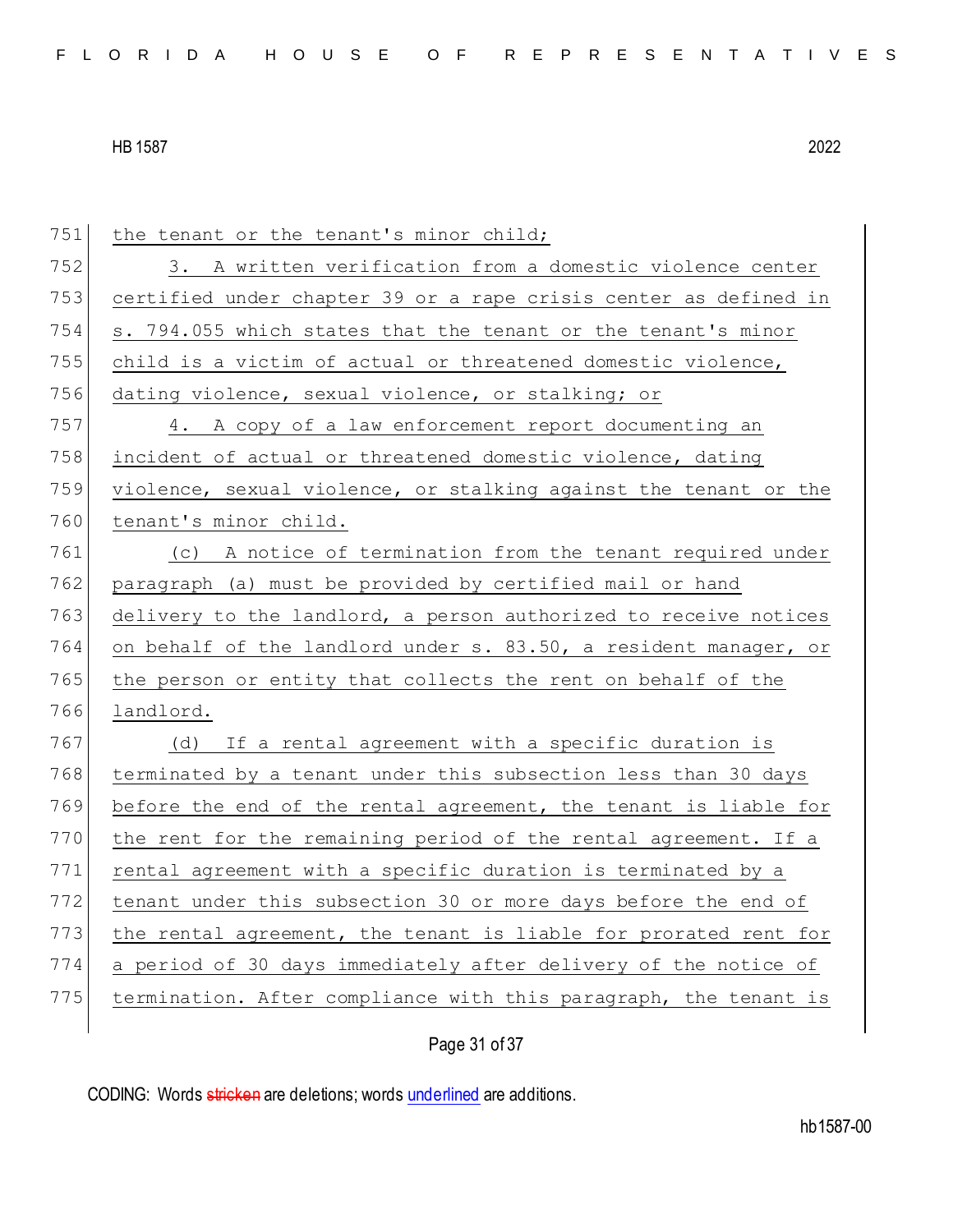| 776 | released from any further obligation to pay rent, concessions,   |
|-----|------------------------------------------------------------------|
| 777 | damages, fees, or penalties, and the landlord is not entitled to |
| 778 | the remedies provided in s. 83.595.                              |
| 779 | If a rental agreement is terminated by a tenant under<br>(e)     |
| 780 | this subsection, the landlord must comply with s. 83.49(3). A    |
| 781 | tenant who terminates a rental agreement under this subsection   |
| 782 | does not forfeit any deposit money or advance rent paid to the   |
| 783 | landlord.                                                        |
| 784 | This subsection does not affect a tenant's liability<br>(f)      |
| 785 | for unpaid rent or other amounts owed to the landlord before the |
| 786 | termination of the rental agreement under this subsection.       |
| 787 | (g) If the perpetrator of actual or threatened domestic          |
| 788 | violence, dating violence, sexual violence, or stalking is also  |
| 789 | a tenant under the same rental agreement as the tenant who is a  |
| 790 | victim, or whose minor child is a victim, of such actual or      |
| 791 | threatened violence or stalking, neither the perpetrator's       |
| 792 | liability for rent nor his or her other obligations under the    |
| 793 | rental agreement are terminated under this subsection, and the   |
| 794 | landlord is entitled to the rights and remedies provided by this |
| 795 | part against the perpetrator.                                    |
| 796 | (4) (a) A tenant or a tenant's minor child who is a victim       |
| 797 | of actual or threatened domestic violence, dating violence,      |
| 798 | sexual violence, or stalking and who wishes to remain in the     |
| 799 | dwelling unit may make a written request to the landlord         |
| 800 | accompanied by any one of the documents listed in paragraph      |
|     |                                                                  |

Page 32 of 37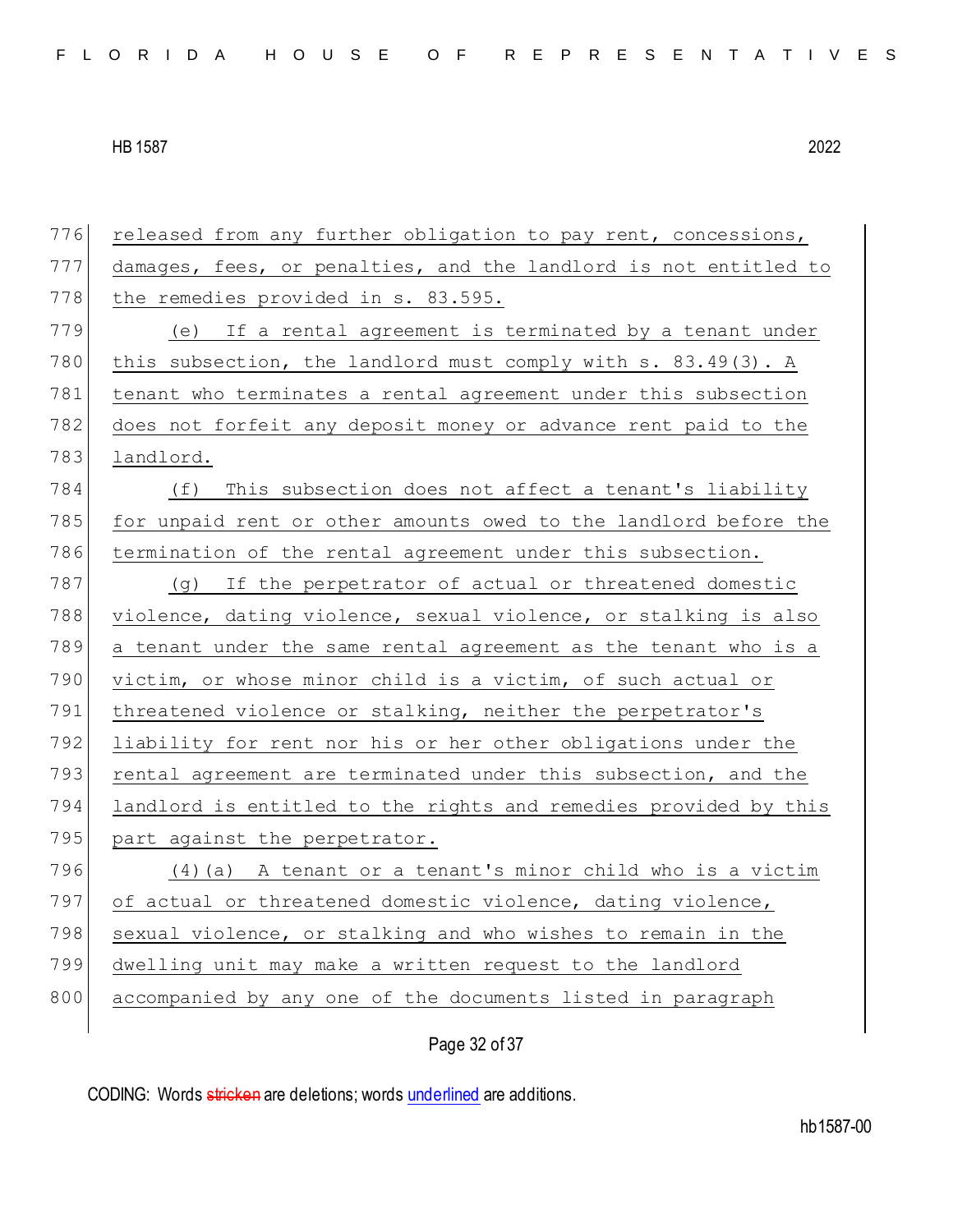$801$  (3)(b), and the landlord shall, within 24 hours after receipt of 802 the request, change the locks of the tenant's dwelling unit and 803 provide the tenant with a key to the new locks. 804 (b) If the landlord fails to change the locks within 24 805 hours, the tenant may change the locks without the landlord's 806 permission, notwithstanding any contrary provision in the rental 807 agreement or other applicable rules or regulations imposed by 808 the landlord, if all of the following conditions have been met: 809 1. The locks are changed in like manner as if the landlord 810 had changed the locks, with locks of similar or better quality 811 than the original locks. 812 2. The landlord is notified within 24 hours after the 813 changing of the locks. 814 3. The landlord is provided a key to the new locks within 815 a reasonable time. 816 (c) If the locks are changed under this subsection, the 817 landlord is not liable to any person who does not have access to 818 the dwelling unit. 819 (5) A landlord may not refuse to enter into a rental 820 agreement for a dwelling unit, refuse to negotiate for the 821 rental of a dwelling unit, make a dwelling unit unavailable, or 822 retaliate in the rental of a dwelling unit because: 823 (a) The tenant, prospective tenant, or minor child of the 824 tenant or prospective tenant is a victim of actual or threatened 825 domestic violence, dating violence, sexual violence, or

Page 33 of 37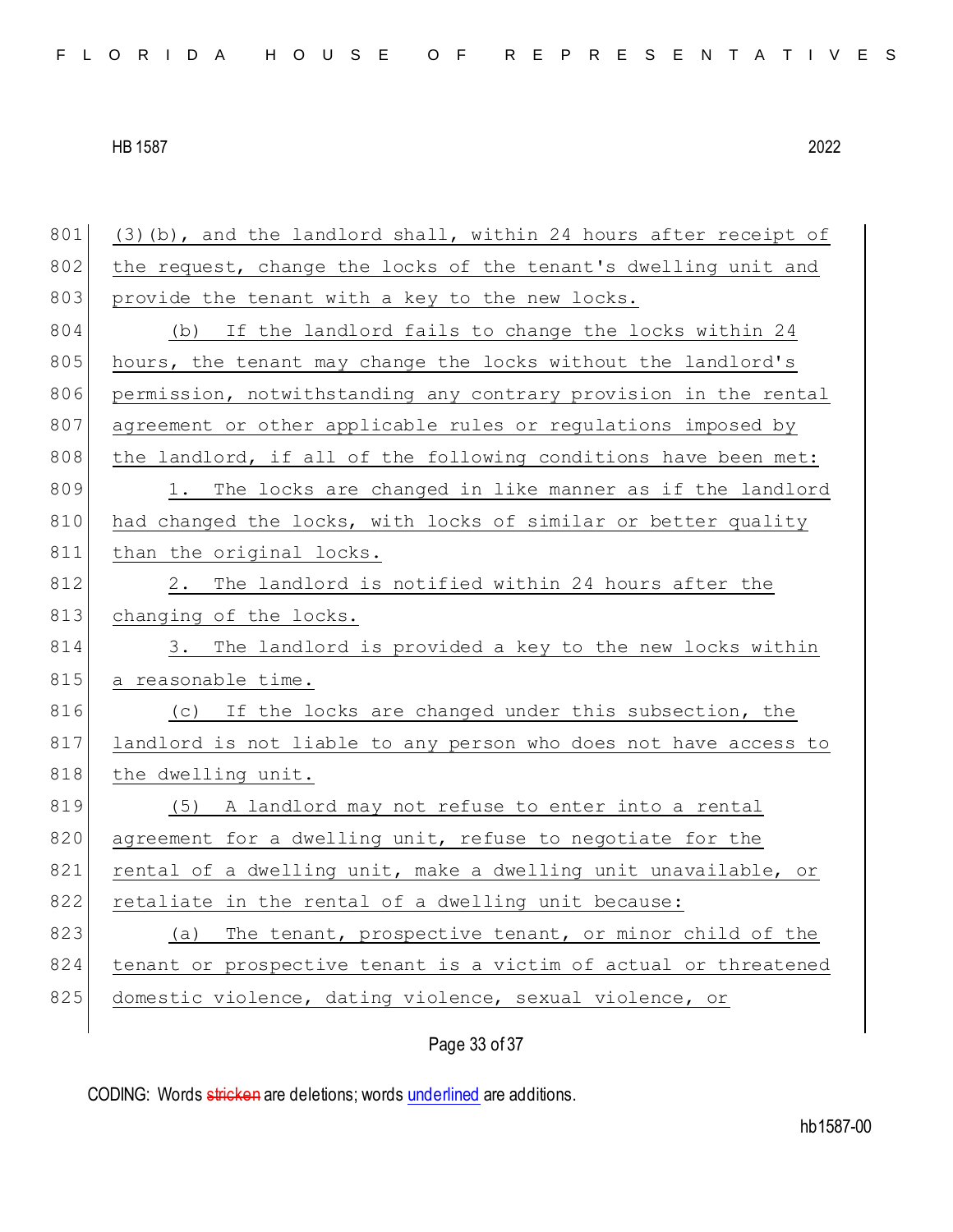| 826 | stalking; or                                                              |
|-----|---------------------------------------------------------------------------|
| 827 | (b) The tenant or prospective tenant has previously                       |
| 828 | terminated a rental agreement because of an incident involving            |
| 829 | actual or threatened domestic violence, dating violence, sexual           |
| 830 | violence, or stalking in which the tenant, prospective tenant,            |
| 831 | or minor child of the tenant or prospective tenant was a victim.          |
| 832 |                                                                           |
| 833 | However, the landlord may refuse to enter into a rental                   |
| 834 | agreement, negotiate for the rental of a dwelling unit, or make           |
| 835 | a dwelling unit available if the tenant or prospective tenant             |
| 836 | fails to comply with the landlord's request for documentation of          |
| 837 | an incident of actual or threatened domestic violence, dating             |
| 838 | violence, sexual violence, or stalking that occurred before               |
| 839 | termination of a prior rental agreement. A landlord's request             |
| 840 | for documentation is satisfied upon the tenant's or prospective           |
| 841 | tenant's provision of any one of the documents listed in                  |
| 842 | paragraph (3)(b).                                                         |
| 843 | (6) All information provided to a landlord under                          |
| 844 | subsections $(3)$ , $(4)$ , and $(5)$ , including the fact that a tenant, |
| 845 | prospective tenant, or a tenant's or prospective tenant's minor           |
| 846 | child is a victim of actual or threatened domestic violence,              |
| 847 | dating violence, sexual violence, or stalking, and including the          |
| 848 | tenant's forwarding address, is confidential. The landlord may            |
| 849 | not enter such information into any shared database or provide            |
| 850 | the information to any other person or entity, except to the              |
|     |                                                                           |

# Page 34 of 37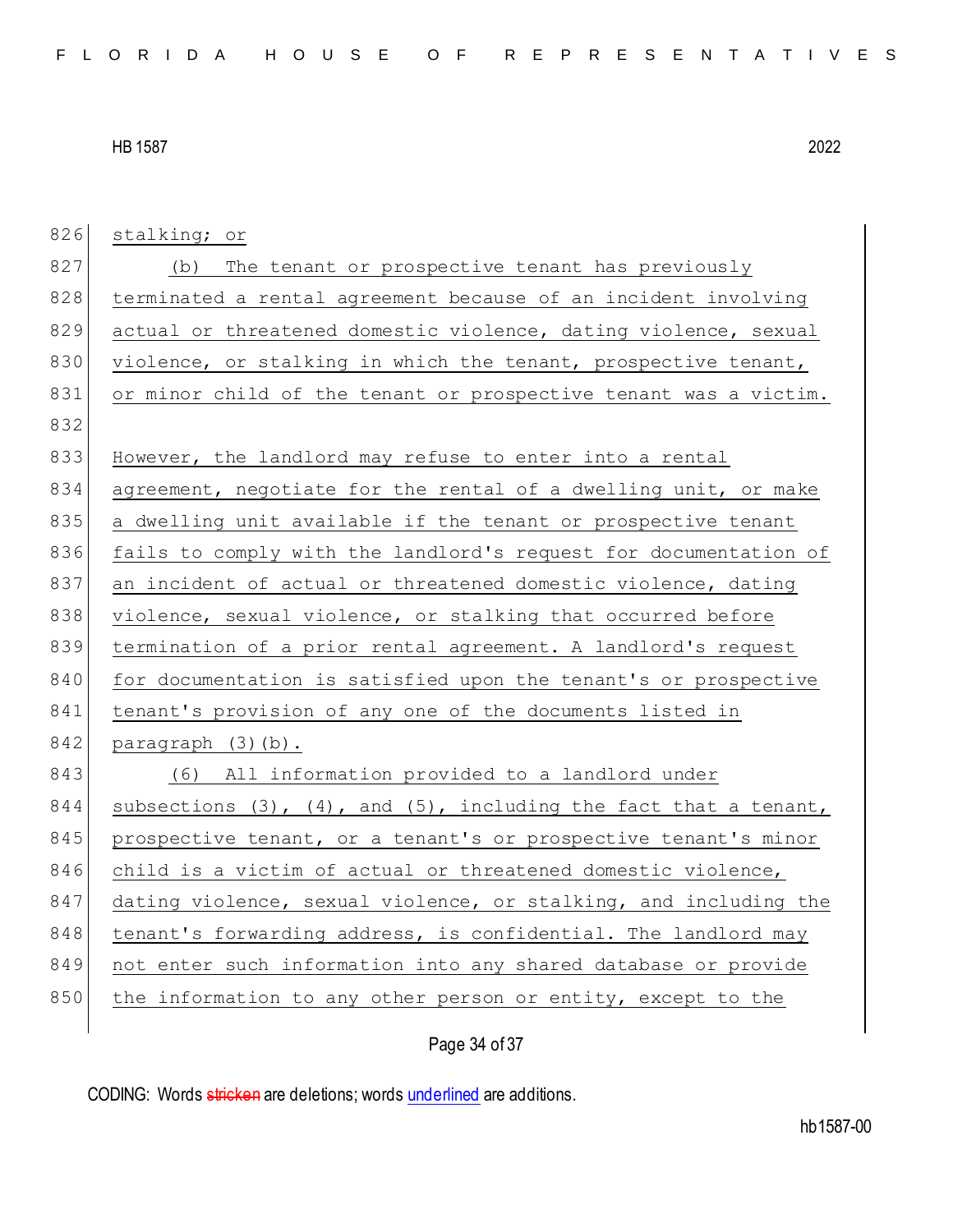Page 35 of 37 851 extent such disclosure is: 852 (a) Made to a person specified in paragraph (3) (c) solely 853 for a legitimate business purpose; 854 (b) Requested, or consented to, in writing by the tenant 855 or the tenant's legal quardian; 856 (c) Required for use in a judicial proceeding; or 857 (d) Otherwise required by law. 858 (7) A tenant or prospective tenant, on his or her own 859 behalf or on behalf of his or her minor child, may file a civil 860 action against a landlord for a violation of this section. A 861 landlord who violates subsection (5) or subsection (6) is 862 civilly liable to the victim for \$1,000 for punitive damages, 863 actual and consequential damages, and court costs, including 864 reasonable attorney fees, unless the landlord can show that this 865 was the landlord's first violation and the violation was not 866 committed in bad faith. Subsequent or repeated violations that 867 are not contemporaneous with the initial violation are subject 868 to separate awards of damages. 869 (8) The provisions of this section may not be waived or 870 modified by a rental agreement. 871 Section 13. Section 83.681, Florida Statutes, is amended 872 to read: 873 83.681 Orders to enjoin violations of this part. 874 (1) A landlord who gives notice to a tenant of the 875 landlord's intent to terminate the tenant's lease under s.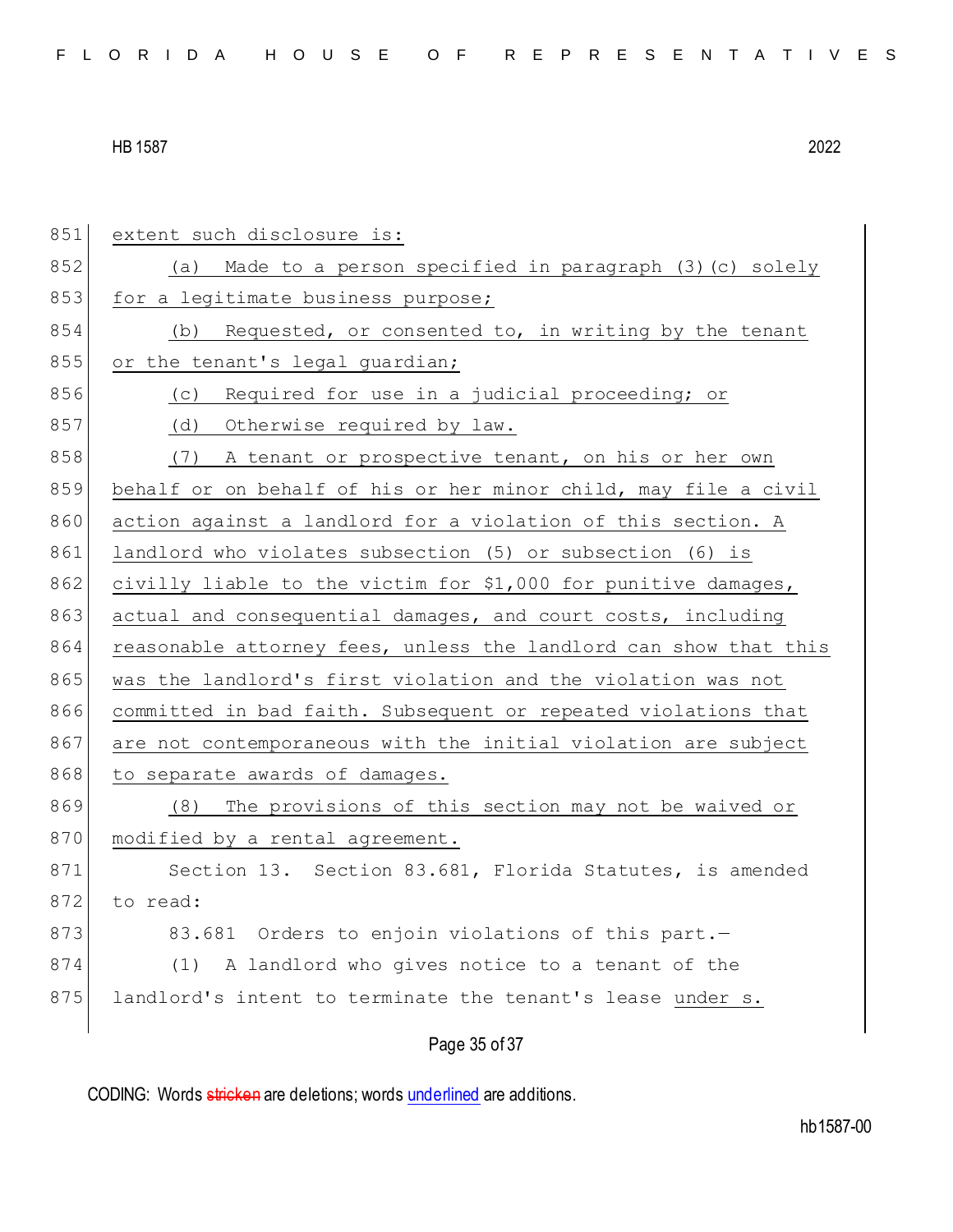876 83.56(2)(b) <del>pursuant to s. 83.56(2)(a), due to the tenant's</del> 877 intentional destruction, damage, or misuse of the landlord's 878 **property** may petition the county or circuit court for an 879 injunction prohibiting the tenant from continuing to violate any 880 of the provisions of that part.

881 (2) The court shall grant the relief requested under 882 pursuant to subsection (1) in conformity with the principles 883 that govern the granting of injunctive relief from threatened 884 loss or damage in other civil cases.

885 (3) Evidence of a tenant's intentional violation of s. 886 83.56(1)(a)1.-6. resulting destruction, damage, or misuse of the 887 <del>landlord's property</del> in an amount greater than twice the value of 888 money deposited with the landlord under pursuant to s. 83.49 or 889 \$300, whichever is greater, constitutes shall constitute 890 irreparable harm for the purposes of injunctive relief.

891 Section 14. Section 83.684, Florida Statutes, is created 892 to read:

893 83.684 Actions for rent or possession during a state of 894 emergency.—

895 (1) A declaration of a state of emergency declared by the 896 President of the United States, the Governor, or a local 897 authority tolls any statutory time periods relating to the 898 eviction of a residential tenant under this part during the 899 emergency declaration period. The court shall on its own motion 900 stay any eviction proceeding under this part during the

Page 36 of 37